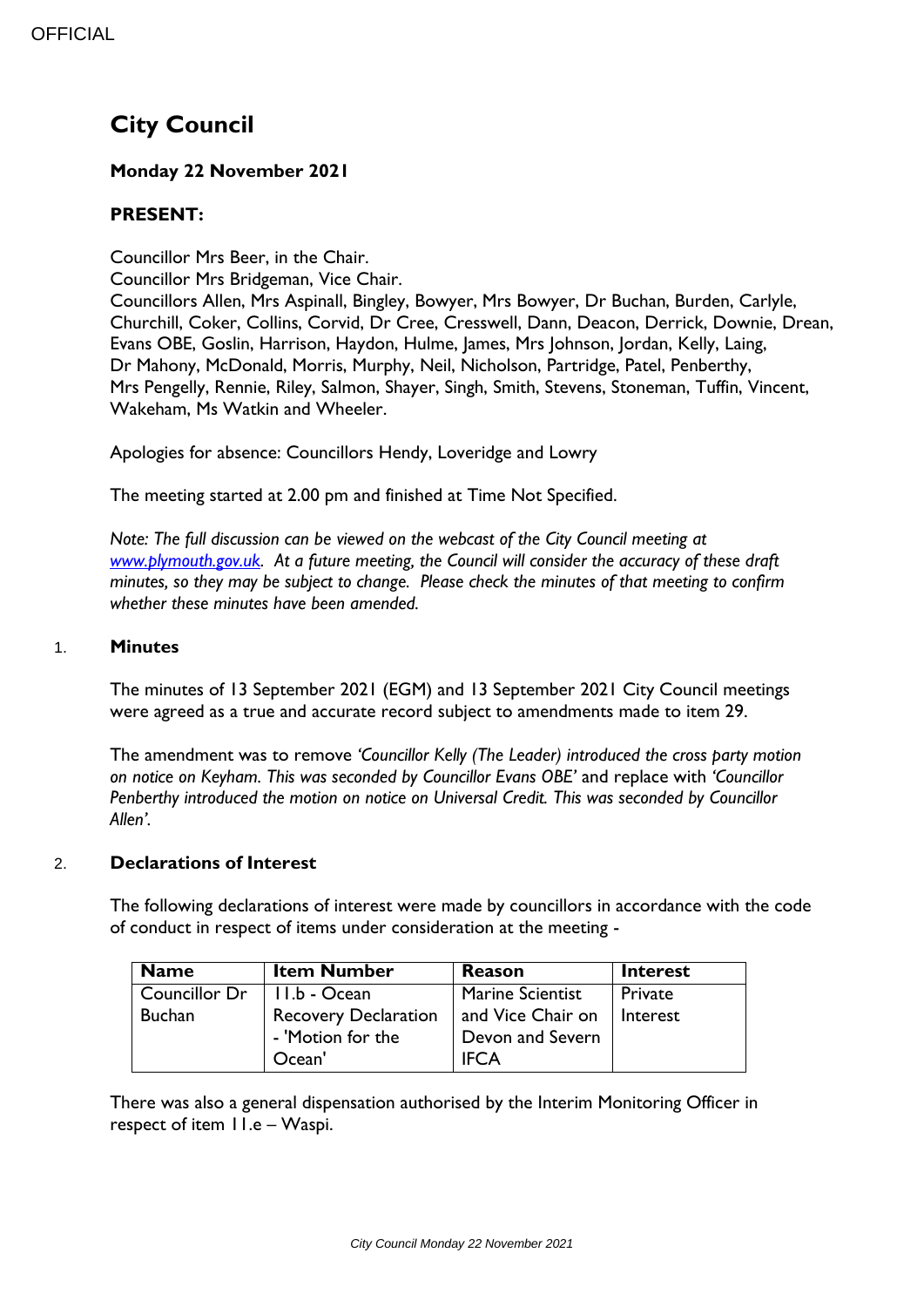## 3. **Appointments to Committees, Outside Bodies etc**

Members were advised that Councillor Salmon would be the named substitute on Tamar Bridge and Torpoint Ferry Joint Committee.

Council noted the update.

#### 4. **Announcements**

The Lord Mayor made the following announcements to members:

- (a) Thanked Dave Walsh for his long service to the Council. Dave retired in September following 43 years and 3 months of service;
- (b) Thanked Dave Milford who had also retired following 32 years of service with the Plymouth RNLI;
- (c) Julian Mouland had won the Lifetime Champion Award at the Safeguarding Adults Board Excellence Awards;
- (d) Plymouth City Council had won Local Authority of the Year award at the 2021 Municipal Journal awards.

The Lord Mayor proposed to suspend the rules of procedure to allow the Director of Public Health, Ruth Harrell to provide an update on COVID-19 to Council and answer any questions that were submitted by Councillors.

Councillor Mrs Bridgeman (Deputy Lord Mayor) seconded the proposal and went to a vote.

Members voted unanimously in favour of the motion.

Ruth Harrell, Director of Public Health presented a video to Council.

Councillor Nick Kelly, Leader of the Council made the following announcements to Council:

- (e) Plymouth City Council had been working alongside other agencies in recovery efforts across Keyham and more broadly across Plymouth. In the immediate aftermath of the shootings, partners from across all agencies had come together with Plymouth City Council, the OPCC and the Police to provide immediate support to all affected and start the long-term work to rebuild confidence of the community and its capacity to recover from this tragedy;
- (f) Collective efforts continued to focus on supporting the local community and ensuring that partners had been able to maximise services and opportunities for the Keyham community and asset victims' families to recover from the violence and tragedy;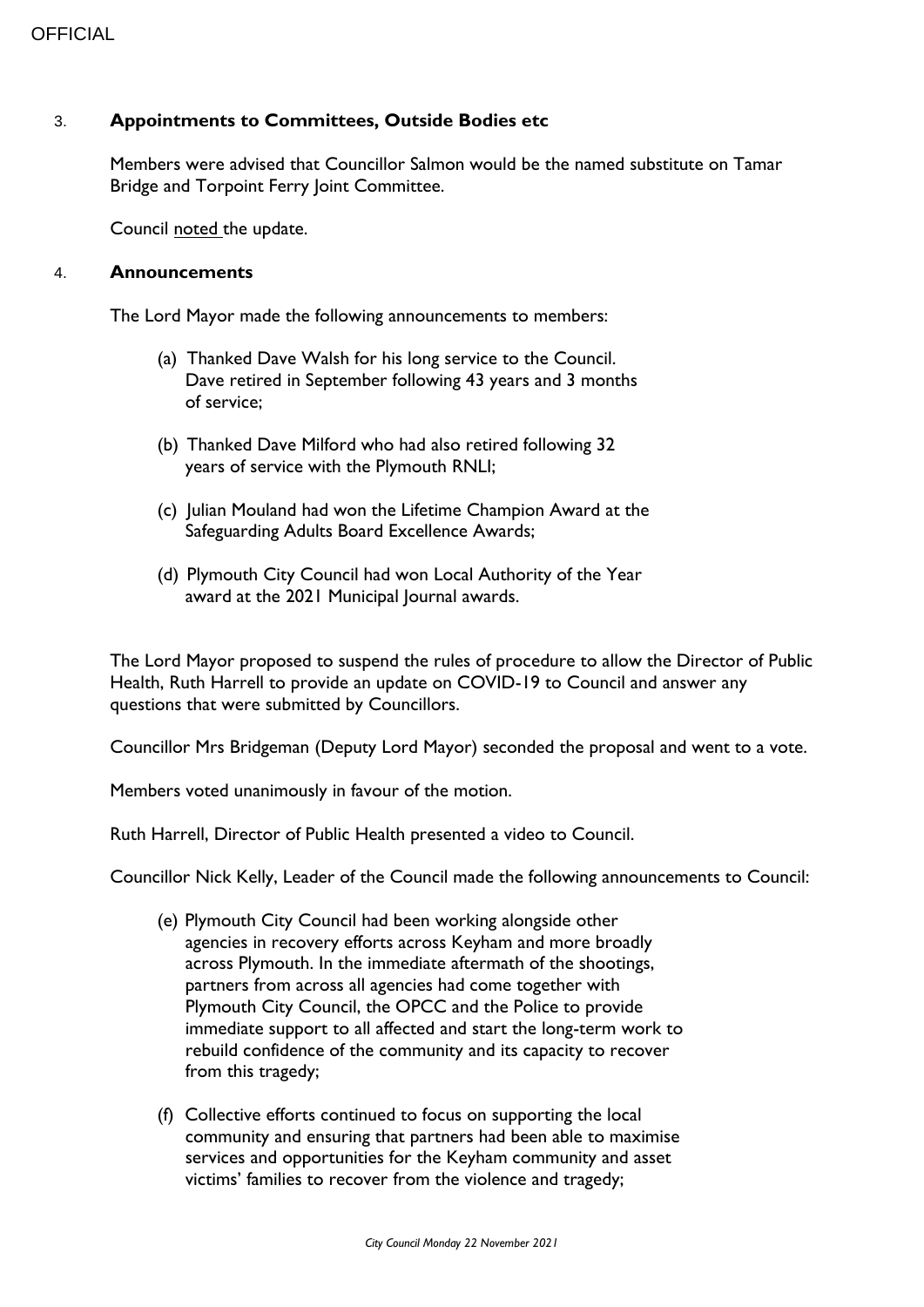- (g) Community policing had been providing a visible neighbourhood presence to provide community reassurance;
- (h) Safer Keyham had been restoring a feeling of safety through physical prevention measures such as improved CCTV;
- (i) Victims support had been commissioning services to provide additional services to support the victims and witnesses and ensure that they received the specialised support required to recover;
- (j) The Songlines campaign had generated over 150 pieces of coverage to date and it is estimated that there had been an audience reach of 28 million people which would have an advertising value equivalent of £1.5 million;
- (k) Plymouth had coverage in the US, Canada, Australia and Spain and had been extensively covered on the BBC including the BBC2 Culture show and BBC Radio 4 Front Row.
- (I) Plymouth had been awarded  $£1.2$  million for two projects as part of the Creative Development Fund which was one of the biggest allocations in the UK. The National Marine Park had been awarded £655,000 to support businesses to make the journey to net zero. Stonehouse Union had been awarded £542,000 to bring the millennium back to life.
- (m)Plymouth City Council had secured a major new inward investment from Marks and Spencer on the Council's land on the former Seaton Barracks site. The new Marks and Spencer foods store would be double the size of the existing store. A new Aldi, café and gym had also been secured. The scheme had been open for public consultation. It was hoped that the new centre would create 100 new jobs and 120 construction jobs.
- (n) Good progress had been made on the new  $\pounds$ 35 million health hub in the City Centre working with the CCG and NHS England. Good response had been received from the public consultation and the scheme would move forward to Planning.

Councillor Jonathan Drean, Cabinet Member for Transport made the following announcements to Council:

(o) Plymouth City Council had been trialling artificial intelligence to supplement the Highways Safety Inspections, this would help identify defective road surfacing, deteriorated road markings, footway and road signage conditions;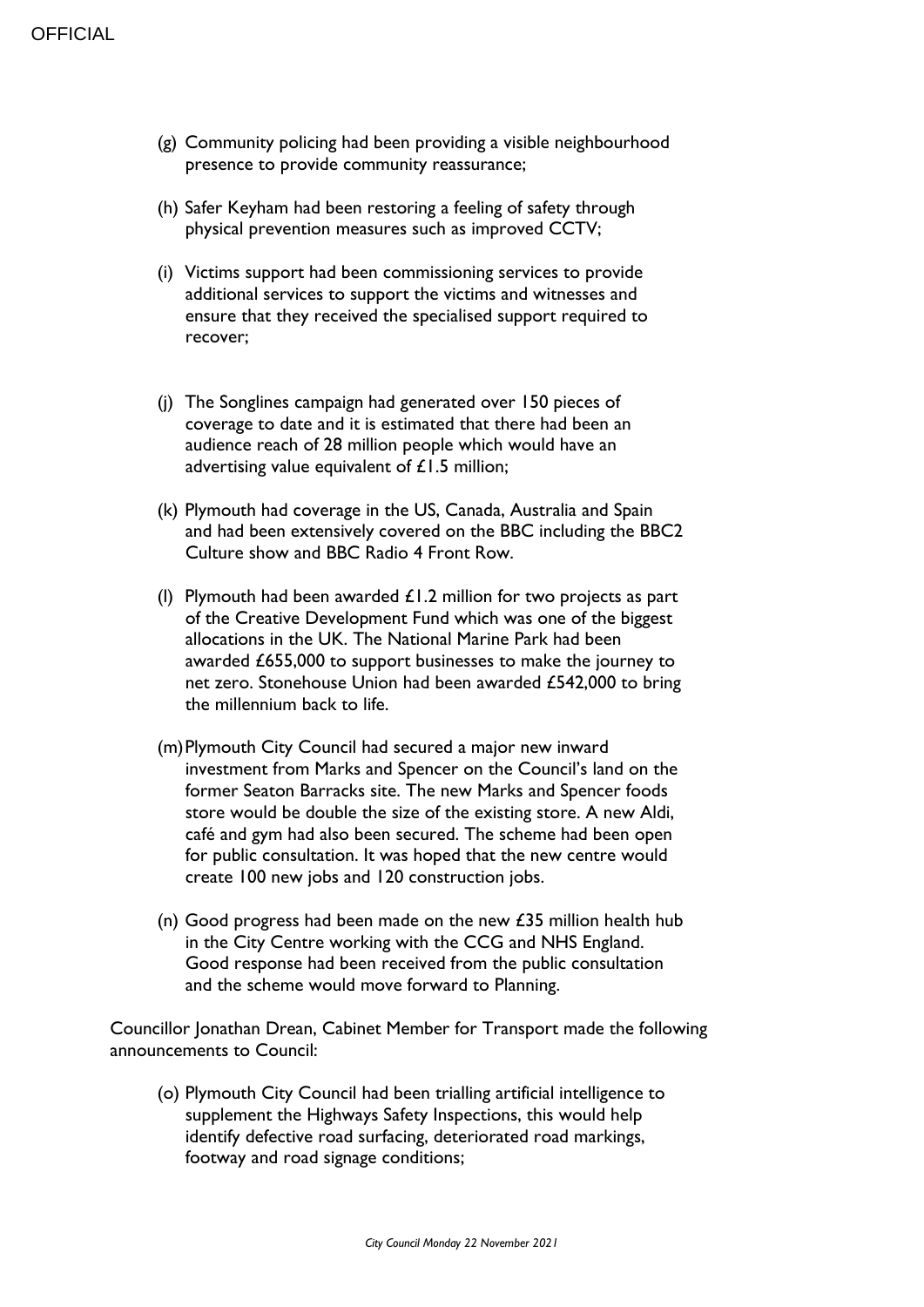- (p) Three new road crossings had been constructed across the city at Furzahatt Road, Larkham Lane and Miller Way. 17 sites near Plymouth schools would receive a safety signage upgrade which would include specialist signs with high intensity amber warning lights;
- (q) The trials for Vehicle Free schools was proving successful;
- (r) Plymouth City Council highways continued working with Devon County Council to enable a Carbon Footprint Calculation for Highways Activities which would feed into the Corporate carbon reduction plan;
- (s) 13,000 tonnes of salt had been stocked in readiness for adverse weather conditions with six gritters on standby;
- (t) Footbridges across the city had been refurbished with two of them being fully completed at Station Road Cottles and Providence, a further 6 were near completion, with the remaining 12 being completed next year;
- (u) Subways across the city were being refurbished and the subways at Glen Road and North Cross had been completed. The Highways team had been working on the subways at Crownhill and work included concrete repairs, vegetation clearance, drainage works, resurfacing and repainting;
- (v) Maintenance work had been planned on culverts which were done on a quarterly and 6 monthly basis which included vegetation clearance, jet washing and fixing timber fences;
- (w)Investigatory surveys had been completed for Laira Bridge and works planned included masonry repairs and the installation of stainless steel wall ties to prevent further deterioration;
- (x) Principle inspection of all HMPE tunnels within the city had been conducted;
- (y) The Highways team had also been working on the stabilisation of the George Lane hedge bank and rock/soil nails and galvanised mesh had been installed.

Councillor Mrs Maddi Bridgeman, Cabinet member for Environment and Street Scene made the following announcements to Council:

(z) A trial of alternative thermal foam weed treatment had been scheduled for January which would help inform the council's plan on reducing chemical treatments on Plymouths streets in future years.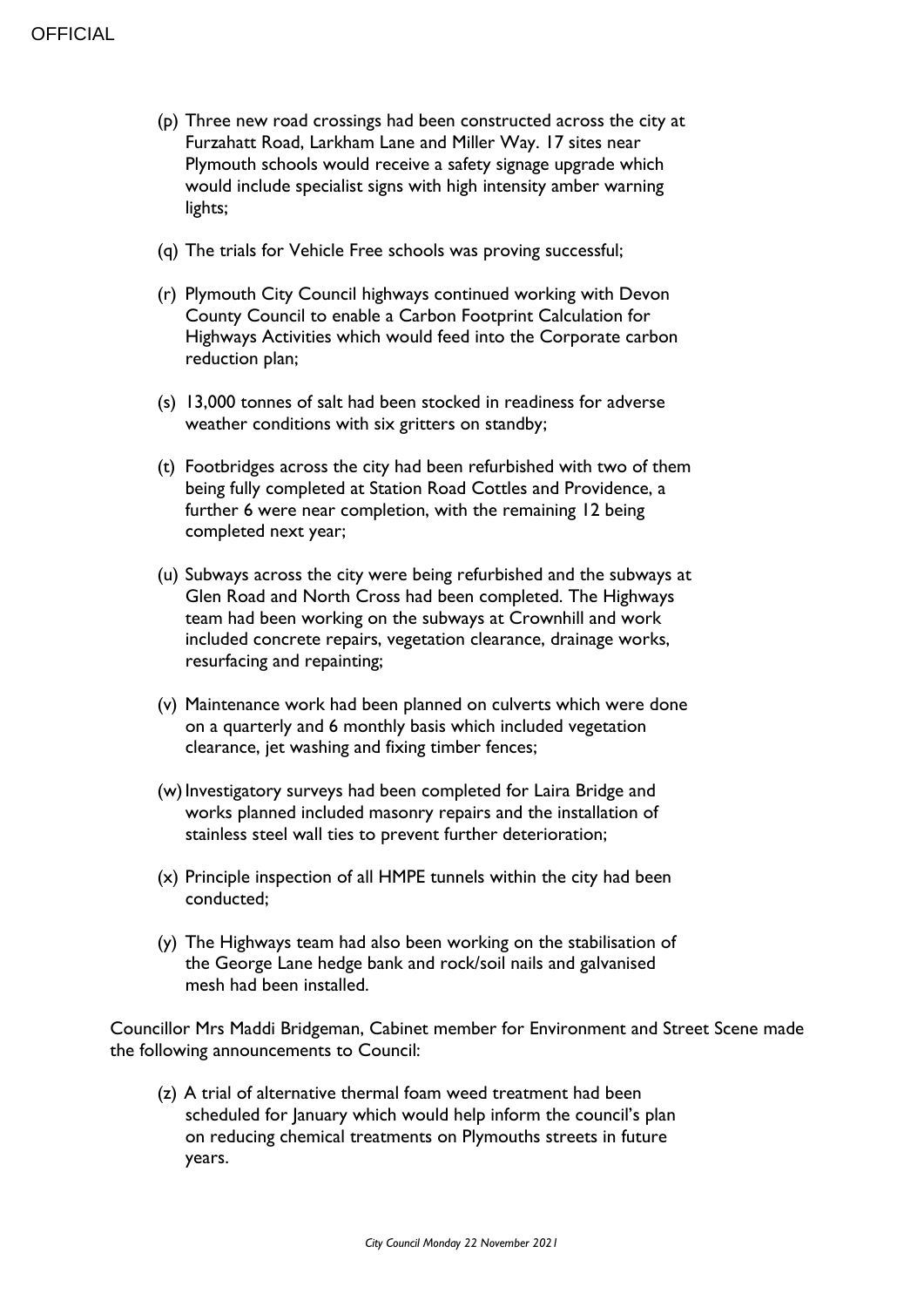(aa)Despite some disruption to garden waste collection, there had been a 44% increase in tonnage collected which was equivalent to 7,000 tonnes. Recycling rates had increased in quarter 1 and 2 which was an increase in previous years.

Councillor John Riley, Cabinet Member for Governance, HR, IT and Community Safety made an announcement on:

> (bb) On the  $25<sup>th</sup>$  November the Taxi Licensing Policy would be issued for a 12 week public consultation and members as well as Plymouth residents were encouraged to take part in the consultation.

Councillor Mrs Vivien Pengelly, Cabinet Member for Home and Communities announced:

- (cc) At the 2021 Abercrombie Awards Primrose Park in Whitleigh had won best new development which had been developed in partnership with Plymouth Community Homes;
- (dd) Plymouth City Council had also won the judges special award for the recladding of the Devonport towers which was supported by officers in Community Connections and Strategic Planning;
- (ee) Pilgrim Court in How street had won the best small development award. This scheme transformed a derelict site in partnership with BCHA and had created 12 one bedroom flats for adults with complex and varied disability needs including four wheelchair adaptable units;

Councillor Mark Deacon, Cabinet Member for Customer Services, Culture, Leisure and Sport announced:

- (ff) Library opening times had been increased by 18 hours in total for the week. Libraries at Crownhill and Southway had been opened for an additional day;
- $(gg)$

ibrary activities had been restarted where it had been safe to do so, children's activities including rhyme times and story times had recommenced. Book groups for vulnerable adults had also recommenced;

(hh) 2

5,000 people had attended the annual bonfire event. The event had originally been created due to poor community safety due to backyard firework displays. It was also one of the busiest times of the year for the fire and ambulance services. Plymouth City Council had heard from its residents with regard to carbon emissions and would be looking at ways to reduce this;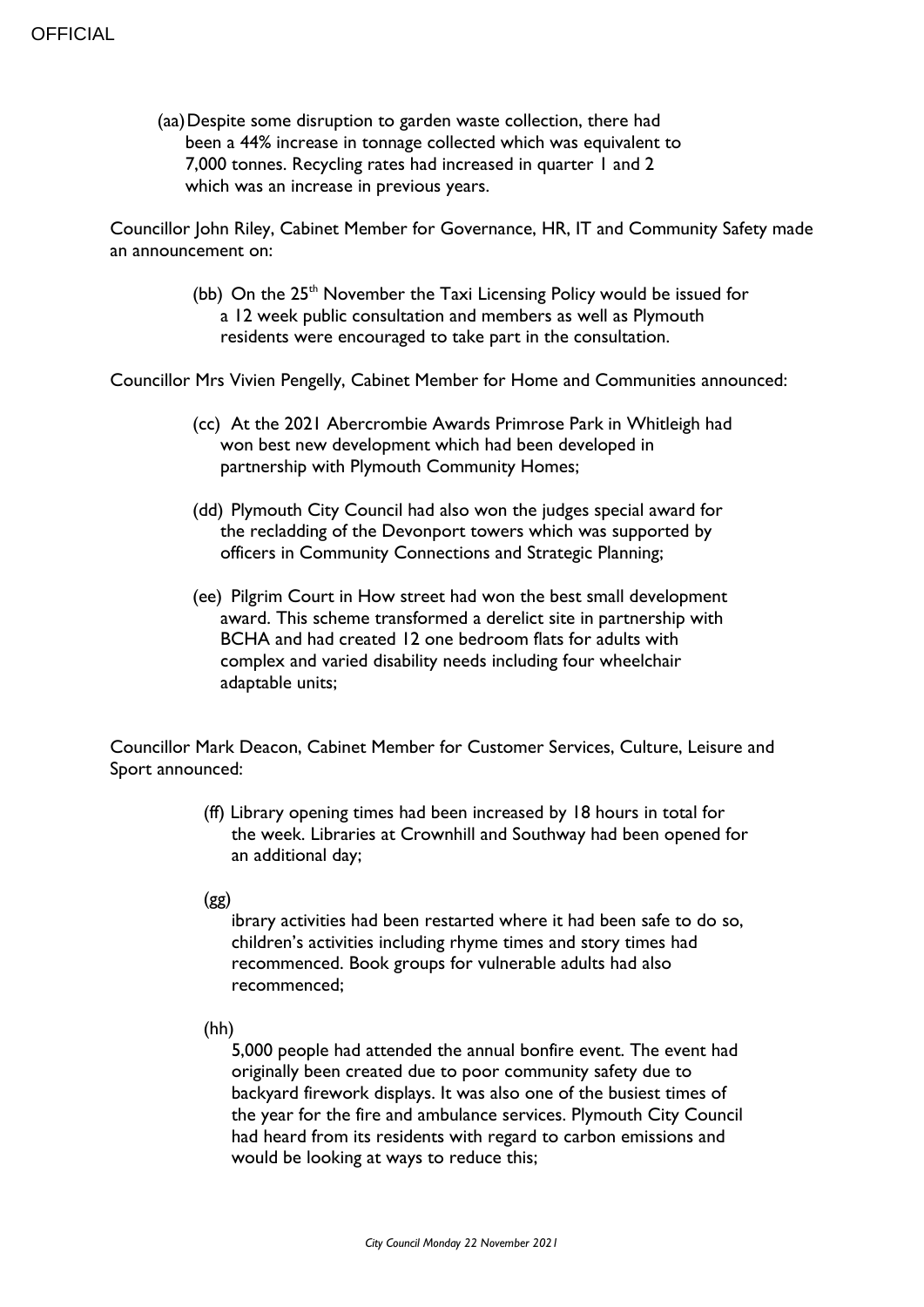- (ii) British Elite Junior Diving Championship had been the first major event held at the Life Centre since its refurbishment work and had been a great success;
- (jj) 5,000 people had attended the Christmas light switch on event in the City Centre, the event had been dedicated to NHS.

## 5. **Questions by the Public**

| Question submitted by Mr Rodger Gregg Black                                                                                                           |                                                                                                                                                                                                                                                                                                                                                                                                                                                                                                                                                                                                                                                                                                                                                                                                                                                                                                                                                                                                                                                                                                                                                                                                                                                                                                    |
|-------------------------------------------------------------------------------------------------------------------------------------------------------|----------------------------------------------------------------------------------------------------------------------------------------------------------------------------------------------------------------------------------------------------------------------------------------------------------------------------------------------------------------------------------------------------------------------------------------------------------------------------------------------------------------------------------------------------------------------------------------------------------------------------------------------------------------------------------------------------------------------------------------------------------------------------------------------------------------------------------------------------------------------------------------------------------------------------------------------------------------------------------------------------------------------------------------------------------------------------------------------------------------------------------------------------------------------------------------------------------------------------------------------------------------------------------------------------|
|                                                                                                                                                       |                                                                                                                                                                                                                                                                                                                                                                                                                                                                                                                                                                                                                                                                                                                                                                                                                                                                                                                                                                                                                                                                                                                                                                                                                                                                                                    |
| Question: Residents of Yeo Close in<br>Efford are experiencing a lot of Anti-<br>Social Behaviour. Does the Council<br>have any plans to tackle this? | Answer: Police have increased patrols in<br>this area, additionally youth support<br>teams have engaged in youth outreach<br>in the locality. This engagement will<br>continue at key times. We are also<br>trying to increase the provision of our<br>youth centres in efforts to engage<br>young people, in the locality in more<br>planned activities. Plymouth Argyle (PL<br>Kicks) will also be starting a programme<br>of works in the area. In response to the<br>issues reported, an Environmental<br>Visual Audit was conducted. This was to<br>assess the area and to consider any<br>practical steps to increase feelings of<br>safety in this particular location. This led<br>to the conclusion that CCTV could be<br>used. It was determined that the area<br>would be suitable and has passed the<br>legality test that may enable CCTV to<br>be placed in the area. Next steps will be<br>a visit to ensure the infrastructure is<br>able to support this recommendation.<br>Local Cllrs have requested a meeting to<br>discuss issues $(25/10/21)$ . This is being<br>planned by Community Connections<br>Officers and will involve CCTV,<br><b>Community Connections Officers,</b><br>Police partners, Youth Services and any<br>other agency who can assist with this<br>issue. |

Question submitted by Alice Stephens.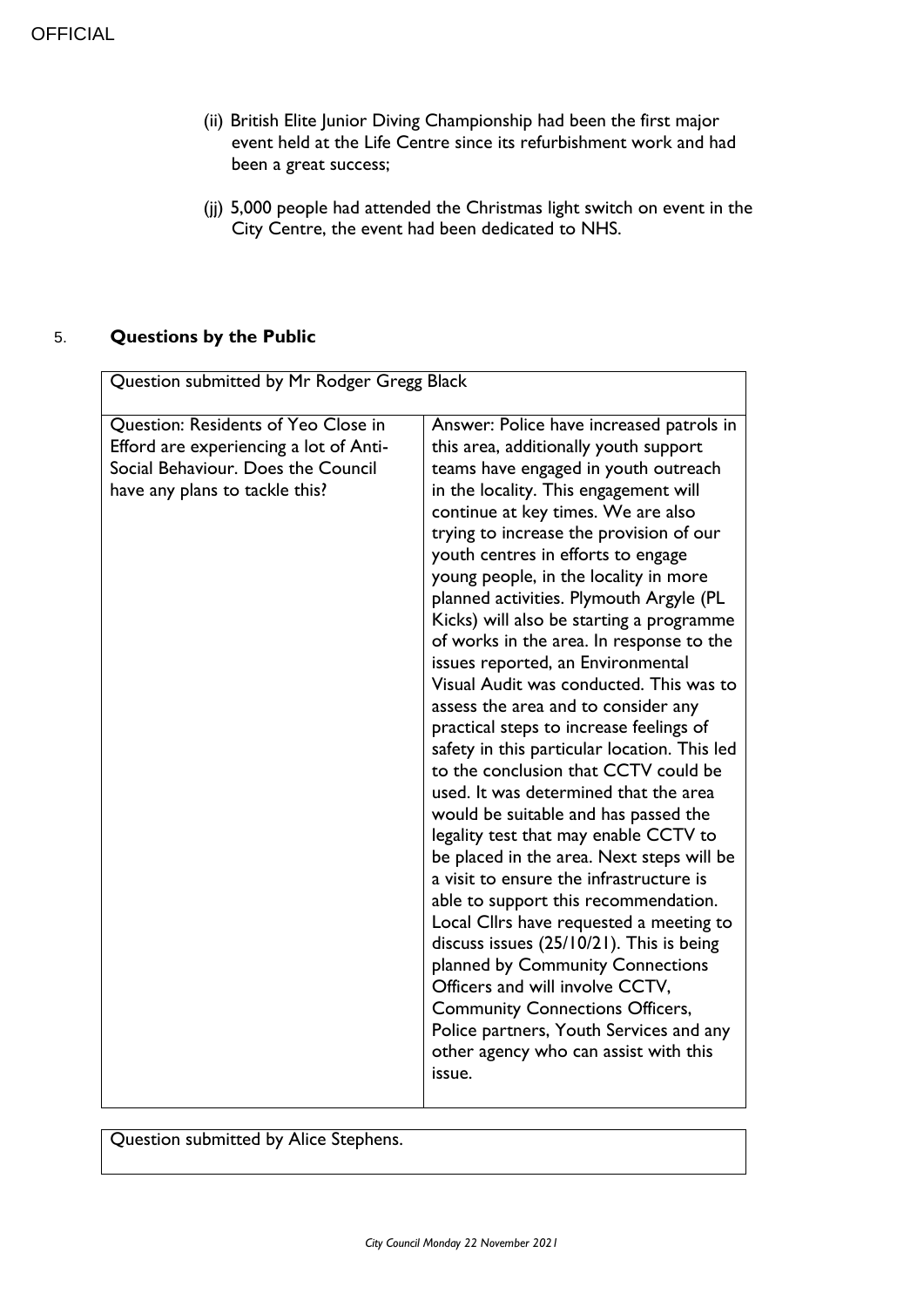| Question: I'm Alice, I'm a youth worker | Answer: The Council does not have any   |
|-----------------------------------------|-----------------------------------------|
| for the Mutley/Greenbank Trust and I    | suitable premises available in the      |
| want to know what council-owned         | Mutley/Greenbank area foryouth          |
| buildings in the Mutley/Greenbank area  | provision, however it may be possible   |
| are available for youth provision and   | to co-locate with other community and   |
| who do we contact about getting one.    | voluntary sector organisation in this   |
|                                         | locality and would suggest that contact |
|                                         | be made through Plymouth Octopus        |
|                                         | Project Children and Young Peoples      |
|                                         | Network for further discussion with     |
|                                         | partners.                               |

## 6. **Gambling Statement of Principles (Gambling Policy)**

Councillor John Riley introduced the Gambling Statement of Principles (Gambling Policy). This was seconded by Councillor Glenn Jordan.

Council agreed to adopt the proposed Gambling Act Statement of Principles contained in Appendix B with effect from 31 January 2022.

For (52)

Councillors Allen, Mrs Aspinall, Bingley, Bowyer, Mrs Bowyer, Mrs Bridgeman (DLM), Dr Buchan, Burden, Carlyle, Churchill, Coker, Collins, Corvid, Cresswell, Dann, Deacon, Derrick, Downie, Drean, Evans OBE, Goslin, Harrison, Haydon, Hulme, James, Mrs Johnson, Jordan, Kelly, Laing, Dr Mahony, McDonald, Morris, Murphy, Nicholson, Partridge, Patel, Penberthy, Mrs Pengelly, Rennie, Riley, Salmon, Shayer, Singh, Smith, Stevens, Stoneman, Tuffin, Vincent, Wakeham, Mrs Watkin, Wheeler and Councillor Mrs Beer (LM).

Against (0)

Abstain/Not present (5) Councillor Dr Cree, Hendy, Loveridge, Lowry and Neil.

## 7. **City Council meeting dates 2022 - 23**

Councillor John Riley introduced the City Council meeting dates 2022 – 23.

Following debate, Council noted City Council meeting dates 2022 – 23.

## 8. **Finance and Capital Monitoring Report September 2021**

Councillor Nick Kelly (Leader of the Council) introduced the Finance and Capital Monitoring Report September 2021. This was seconded by Councillor Patrick Nicholson.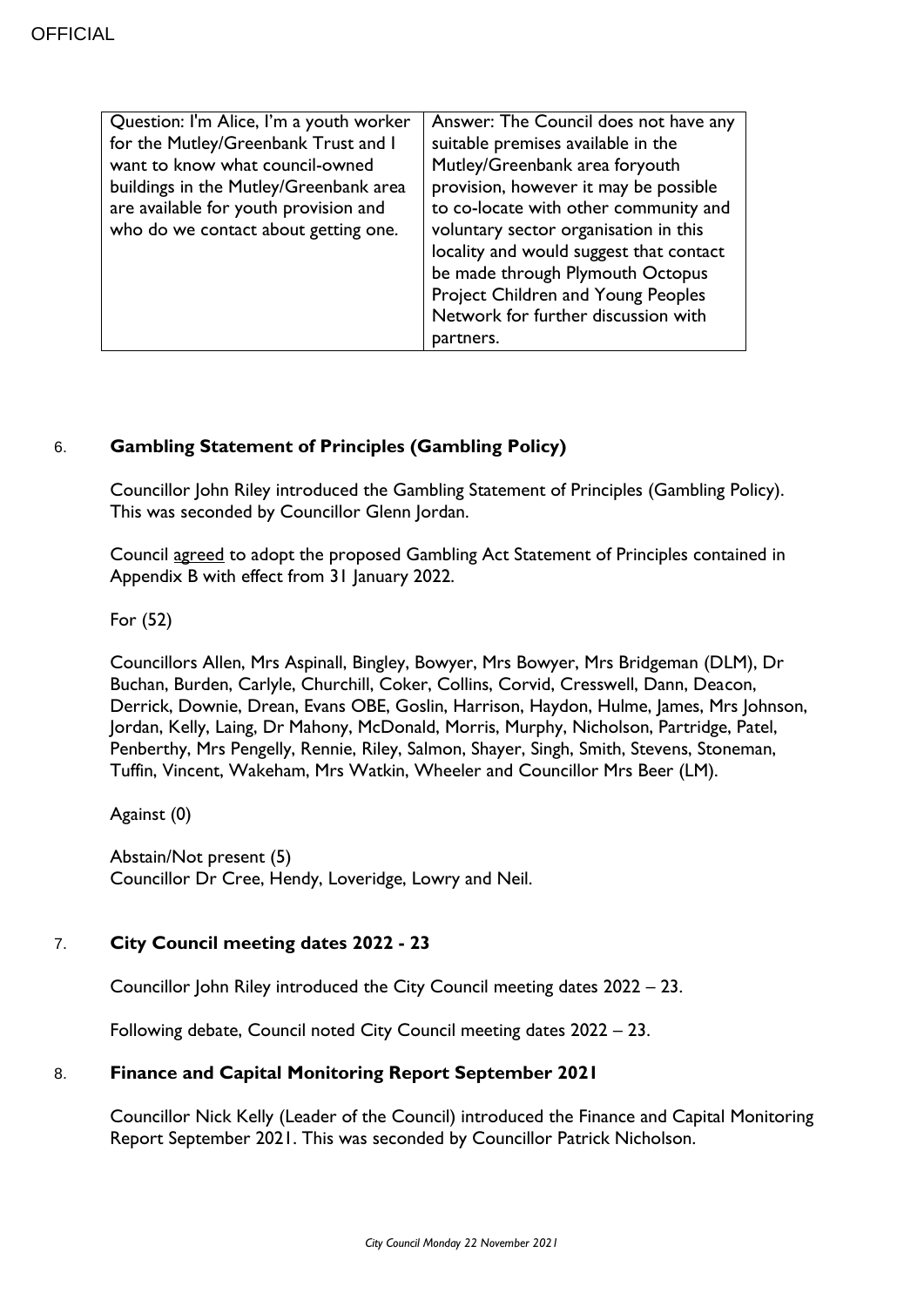Following debate, with contributions from Councillors Dann and Mrs Aspinall, Council agreed to:

- 1. Note the current revenue monitoring position;
- 2. Approve the revision of the Capital Budget 2021-2026 to £647.591m (as shown in Section C Table 1).

For (52)

Councillors Allen, Mrs Aspinall, Bingley, Bowyer, Mrs Bowyer, Mrs Bridgeman (DLM), Dr Buchan, Burden, Carlyle, Churchill, Coker, Collins, Corvid, Cresswell, Dann, Deacon, Derrick, Downie, Drean, Evans OBE, Goslin, Harrison, Haydon, Hulme, James, Mrs Johnson, Jordan, Kelly, Laing, Dr Mahony, McDonald, Morris, Murphy, Nicholson, Partridge, Patel, Penberthy, Mrs Pengelly, Rennie, Riley, Salmon, Shayer, Singh, Smith, Stevens, Stoneman, Tuffin, Vincent, Wakeham, Mrs Watkin, Wheeler and Councillor Mrs Beer (LM).

Against (0)

Abstain/Not present (5)

Councillor Dr Cree, Hendy, Loveridge, Lowry and Neil.

## 9. **Appointment of the Monitoring Officer (Head of Legal Services)** (To Follow)

Councillor Nick Kelly (Leader of the Council) introduced the Appointment of the Monitoring Officer (Head of Legal Services) report. This was seconded by Councillor Mrs Aspinall.

Following debate, Council agreed that Emma Jackman was confirmed as the Council's Monitoring Officer with effect from the date she commences employment with the Council.

For (52)

Councillors Allen, Mrs Aspinall, Bingley, Bowyer, Mrs Bowyer, Mrs Bridgeman (DLM), Dr Buchan, Burden, Carlyle, Churchill, Coker, Collins, Corvid, Cresswell, Dann, Deacon, Derrick, Downie, Drean, Evans OBE, Goslin, Harrison, Haydon, Hulme, James, Mrs Johnson, Jordan, Kelly, Laing, Dr Mahony, McDonald, Morris, Murphy, Nicholson, Partridge, Patel, Penberthy, Mrs Pengelly, Rennie, Riley, Salmon, Shayer, Singh, Smith, Stevens, Stoneman, Tuffin, Vincent, Wakeham, Mrs Watkin, Wheeler and Councillor Mrs Beer (LM).

Against (0)

Abstain/Not present (5)

Councillor Dr Cree, Hendy, Loveridge, Lowry and Neil.

## 10. **Motions on notice**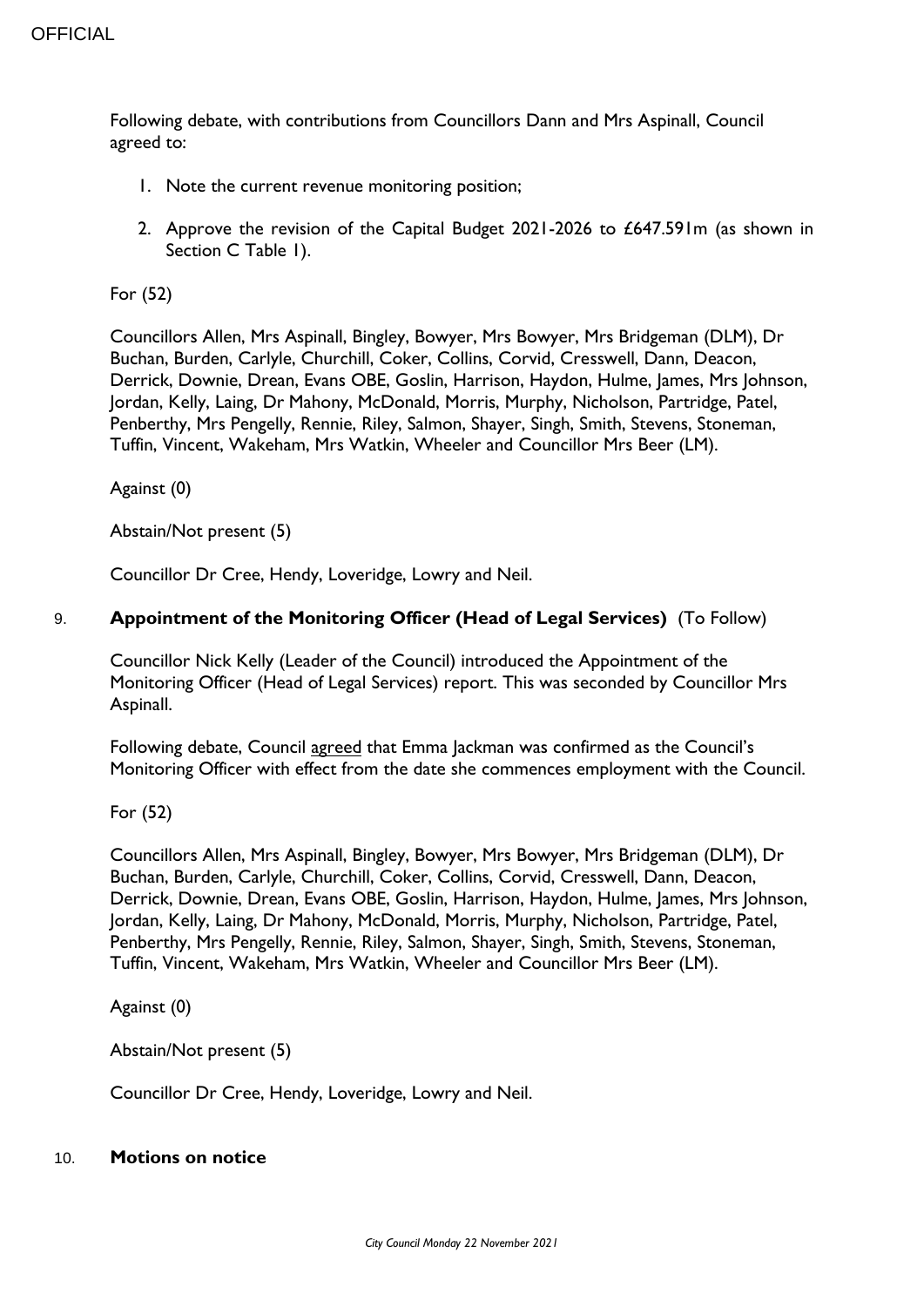## 11. **Addressing the Ecological Crisis in line with the Climate Crisis**

Councillor Dann introduced the cross party motion on notice on addressing the Ecological Crisis in line with the Climate Crisis. This was seconded by Councillor Mrs Bridgeman.

Following a discussion, with contributions from Councillor Wheeler, Smith, Bingley, Penberthy and Mrs Aspinall.

For (52)

Councillors Allen, Mrs Aspinall, Bingley, Bowyer, Mrs Bowyer, Mrs Bridgeman (DLM), Dr Buchan, Burden, Carlyle, Churchill, Coker, Collins, Corvid, Cresswell, Dann, Deacon, Derrick, Downie, Drean, Evans OBE, Goslin, Harrison, Haydon, Hulme, James, Mrs Johnson, Jordan, Kelly, Laing, Dr Mahony, McDonald, Morris, Murphy, Nicholson, Partridge, Patel, Penberthy, Mrs Pengelly, Rennie, Riley, Salmon, Shayer, Singh, Smith, Stevens, Stoneman, Tuffin, Vincent, Wakeham, Mrs Watkin, Wheeler and Councillor Mrs Beer (LM).

Against (0)

Abstain/Not present (5)

Councillor Dr Cree, Hendy, Loveridge, Lowry and Neil.

## 12. **Ocean Recovery Declaration - 'Motion for the Ocean'**

Councillor Dr Buchan introduced the motion on Ocean Recovery Declaration – 'Motion for the Ocean'. This was seconded by Councillor Evans OBE.

An amendment to the motion was moved by Councillor Kelly (The Leader), and seconded by Councillor Mrs Bridgeman (Deputy Lord Mayor).

The amendment was proposed as follows:

## **Ocean Recovery Declaration – 'Motion for the Ocean'**

Plymouth City Council is leading the way in connecting people to the ocean through the development of the UK's first National Marine Park, in Plymouth Sound, champions of sustainable fishing industry and advocates for good marine management. In 2019 we unanimously declared a climate emergency. This Council recognises the role of the ocean in climate regulation.

2021 is the first year of the UN Decade of Ocean Science for Sustainable Development. The UK has just hosted COP26 in Glasgow and in the summer the G7 came to Cornwall. The UK Government has publicly declared its ambition to be a global leader in marine conservation. All eyes are on the ocean.

There is national and global recognition that the world ocean is in crisis. The impact of the climate crisis on the ocean is profound, including in our local waters. Raised atmospheric carbon dissolves in the seawater and causes ocean acidification, dissolving the shells, reefs and other hard parts of marine animals. The heating of the climate causes ocean heating too, which makes some parts of the ocean intolerable for life and is changing what lives and is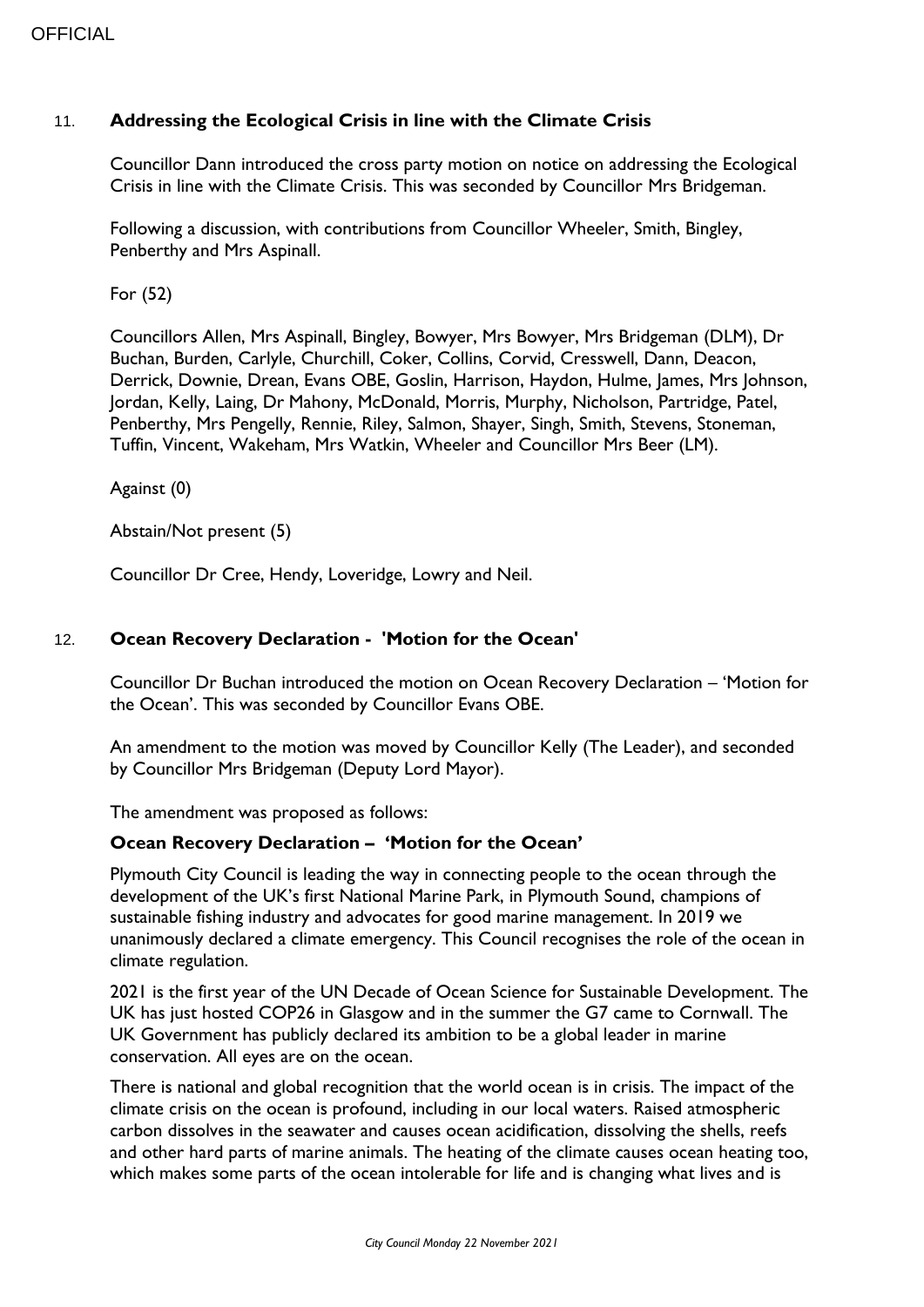caught locally. It also increases the volume of the ocean, causing sea level rise, added to by ice melt at the poles. Thanks to a more turbulent climate, increased storminess and sea level rise is a serious threat to all coastal communities, economies and infrastructure in the world, including Plymouth. Marine microplastics have been found in all marine environments and in the bodies of many species, including humans. Fish stocks collapse from permitted and illegal overfishing. Poor water quality impacts seafood and prevents safe bathing.

And yet the ocean is a place of incredible importance for people, providing food, energy, connections from one nation to another, and regulating the climate system which is so threatened by human activity. We must play our part in securing the sustainability and health of the ocean.

Plymouth Sound is at the heart of our economy, and the health, wellbeing and prosperity of our community. Urgent action is needed to recover the health of our ocean to enable it to deliver the full range of benefits, including capturing and storing carbon through coastal salt marshes and seagrass beds, regulating our climate, supporting a sustainable and equitable blue economy, with equitable access to clean, safe recreation and nature experience for happy, healthy communities. Action is needed at all levels, from national and local government, down to individuals developing their ocean literacy (understanding of the relationship between people and the ocean), and individual and collective marine citizenship (promoting and demanding a relationship with the ocean that is healthy for people and nature).

## **This Council declares an urgent need for Ocean Recovery.**

This Council declares an urgent need for Ocean Recovery. We recognise that we need ocean recovery to meet our net zero carbon targets, and we need net zero carbon to recover our ocean.

This Council pledges to:

- 1. The Leader to report to Full Council, in line with the development of the National Marine Park, and following the scheduled work of the Brexit, Infrastructure and Legislative Change Overview and Scrutiny Committee in December 2021 on the actions and projects that will continue and improve ocean recovery in Plymouth Sound.
- 2. This report will take into account:
- a. Consideration of the impact on ocean recovery in all strategic decisions, budgets, and approaches to decisions by the Council (particularly in planning, regeneration, skills and economic policy), aligning ocean recovery with climate emergency plans.
- b. Ensuring that the Local Plan supports ocean recovery as part of the National Marine Park planning considerations, and through the existing TECF partnership.
- c. Working with partners locally and nationally to deliver increased sustainability in local marine industries, and invest in the development of a sustainable and equitable blue economy, including the local fishing industry and the vital work of Devon & Severn IFCA.
- d. Growing ocean literacy and marine citizenship in the city, including ensuring all pupils have a first-hand experience of the ocean before leaving primary school, and promoting sustainable and equitable access to the ocean through physical and digital experiences, ensuring these are key outcomes in the development of the NMP.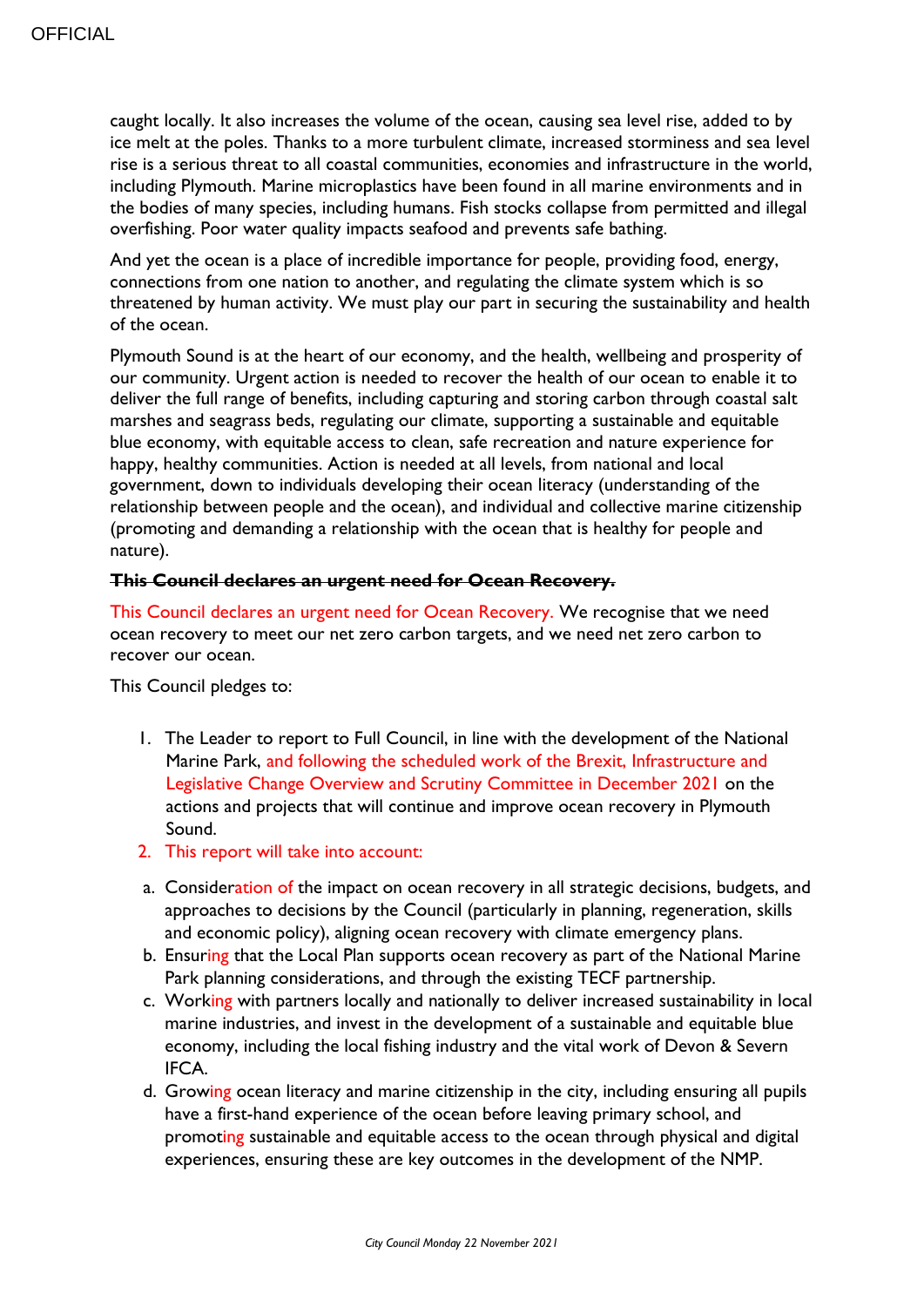- e. Creating an online portal of the Council website to update on ocean recovery progress, signposting to ocean literacy development opportunities, and marine citizenship pledges.
- 3. The Leader to write to the Prime Minister to call on the Government to put the ocean into net recovery by 2030 by:
	- a. Ensuring Inshore Fisheries and Conservation Authorities have the resources they need to effectively research and monitor our growing number of marine protected areas, and to set and enforce appropriate fishing levels that support local economies and deliver environmental sustainability.
	- b. Incorporating social scientific evidence and lived experience to improve community co-production of policy and develop more effective and equitable solutions.
	- c. And by listening to marine scientific advice to update the Marine Policy Statement and produce a national Ocean Recovery Strategy which will:
		- i. Enable the recovery of marine ecosystems rather than managing degraded or altered habitats in their reduced state.
		- ii. Consider levelling up, marine conservation, energy, industrial growth, flood and coastal erosion risk management, climate adaptation and fisheries policy holistically rather than as competing interests.
		- iii. Develop a smarter approach to managing the health of the entire ocean that moves beyond Marine Protected Areas and enables links to be made across sectors towards sustainability.
		- iv. Establish improved processes for understanding the benefits from ocean management, leaving no doubt the links between this and human lives, livelihoods and wellbeing.

The meeting was briefly adjourned to consider the amendment.

Following a debate with contributions from Councillors Evans OBE, Nicholson, Dr Buchan, Dann, Smith, Penberthy, Jordan, Singh, Corvid and Kelly the motion was lost.

## For (26)

Councillors Bingley, Mrs Bridgeman (DLM), Burden, Carlyle, Collins, Deacon, Downie, Drean, Harrison, Hulme, James, Jordan, Kelly, Dr Mahony, Nicholson, Partridge, Patel, Mrs Pengelly, Riley, Salmon, Shayer, Singh, Smith, Stoneman, Wakeham and Councillor Mrs Beer (LM).

## Against (27)

Councillors Allen, Mrs Aspinall, Bowyer, Mrs Bowyer, Dr Buchan, Churchill, Coker, Corvid, Cresswell, Dann, Derrick, Evans OBE, Goslin, Haydon, Mrs Johnson, Laing, McDonald, Morris, Murphy, Penberthy, Mrs Pengelly, Rennie, Stevens, Tuffin, Vincent, Mrs Watkin and **Wheeler** 

Abstain/Not present (4)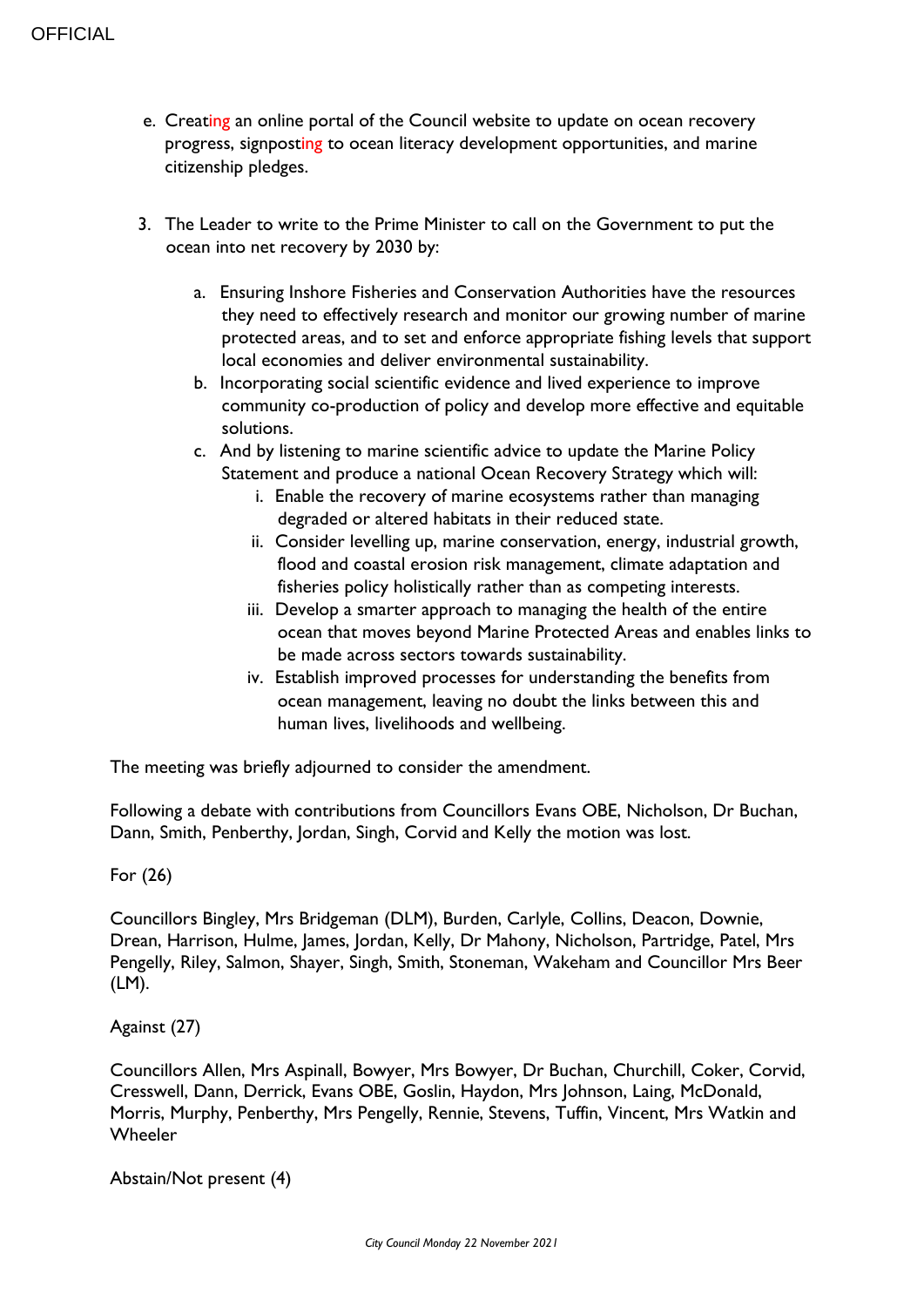Councillor Hendy, Loveridge, Lowry and Neil.

Following a debate the motion was carried.

For (27)

Councillors Allen, Mrs Aspinall, Bowyer, Mrs Bowyer, Dr Buchan, Churchill, Coker, Corvid, Cresswell, Dann, Derrick, Evans OBE, Goslin, Haydon, Mrs Johnson, Laing, McDonald, Morris, Murphy, Penberthy, Mrs Pengelly, Rennie, Stevens, Tuffin, Vincent, Mrs Watkin and **Wheeler** 

## Abstain (25)

Councillors Bingley, Mrs Bridgeman (DLM), Burden, Carlyle, Collins, Deacon, Downie, Drean, Harrison, Hulme, James, Jordan, Kelly, Dr Mahony, Nicholson, Partridge, Patel, Mrs Pengelly, Riley, Salmon, Shayer, Singh, Smith, Stoneman, and Councillor Mrs Beer (LM).

Not present (5)

Councillor Hendy, Loveridge, Lowry, Neil and Wakeham

## 13. **Opposing Routine Discharges of Raw Sewage in Plymouth's rivers and marine habitats**

Councillor Dann introduced the motion on Opposing Routine Discharges of Raw Sewage in Plymouth's rivers and marine habitats. This was seconded by Councillor Evans OBE.

Following a debate with contributions from Councillors Dr Buchan, Drean, Smith, Kelly, Nicholson, Mrs Aspinall and Evans OBE the motion was carried.

Votes for (51) Councillors

Votes against (0)

Abstain (0)

(Absent/ did not vote (6) Councillors Hendy, Neil, Loveridge, Lowry, Wakeham and the Lord Mayor

## 14. **Traffic Speed on the A38 Parkway**

Councillor Mrs Johnson introduced the Traffic Speed on the A38 Parkway motion. This was seconded by Councillor Churchill.

Following a debate with contributions from Councillors Drean, Nicholson, Ian Bowyer, Coker, Kelly, Haydon, Bingley, Singh Corvid and Laing the motion was carried.

Votes for (27)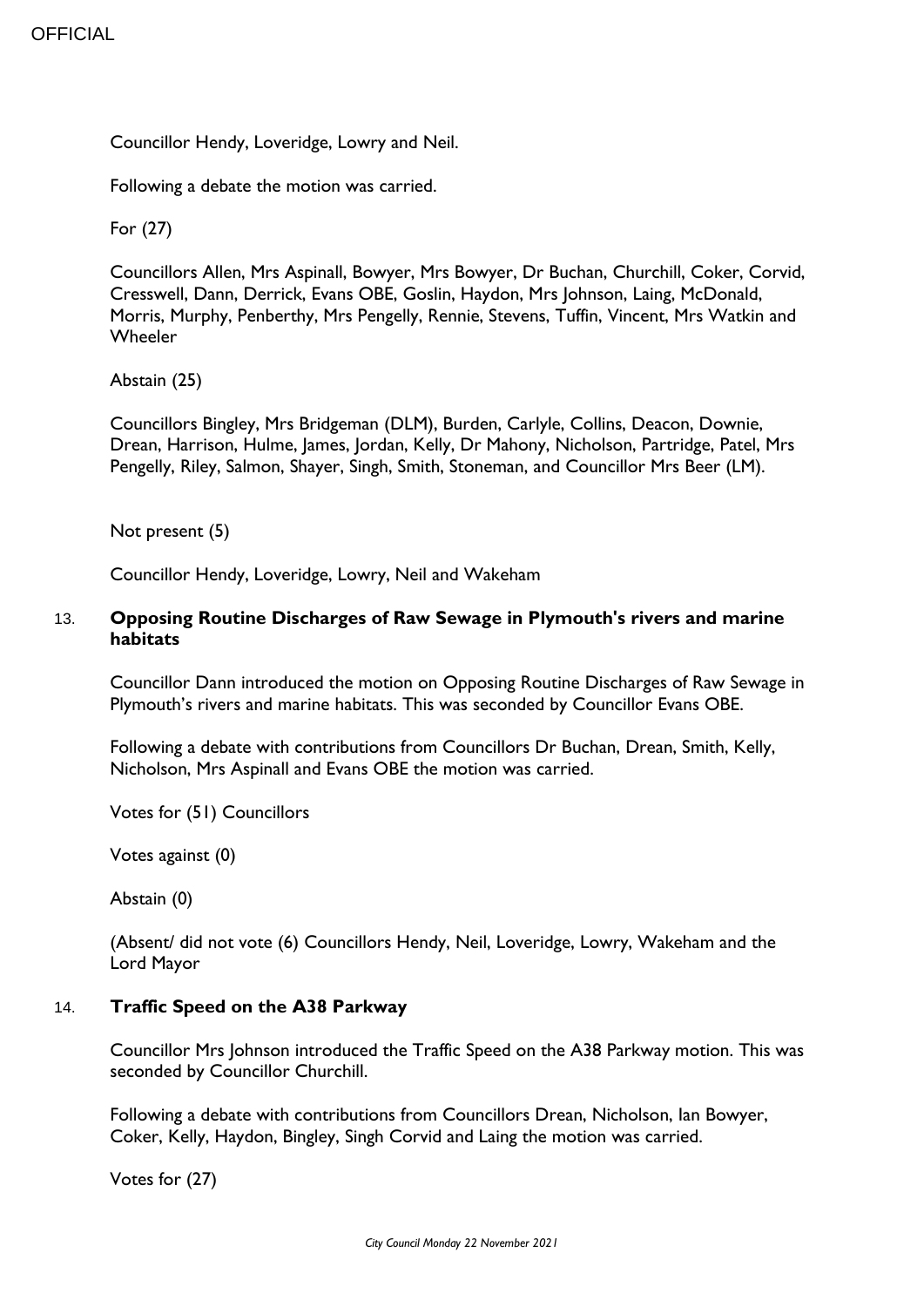Councillors Allen, Mrs Aspinall, Bowyer, Mrs Bowyer, Dr Buchan, Churchill, Coker, Corvid, Dr Cree, Cresswell, Dann, Derrick, Evans OBE, Goslin, Haydon, Mrs Johnson, Laing, McDonald, Morris, Murphy, Penberthy, Rennie, Stevens, Tuffin, Vincent, Ms Watkin and Wheeler.

Abstain (24)

Councillors Mrs Bridgeman, Bingley, Burden, Carlyle, Collins, Deacon, Downie, Drean, Harrison, Hulme, James, Jordan, Kelly, Dr Mahony, Nicholson, Partridge, Patel, Mrs Pengelly, Riley, Salmon, Shayer, Singh, Smith and Stoneman.

Absent/ did not vote (6) Councillors Hendy, Loveridge, Lowry, Neil, Wakeham, the Lord Mayor.

## 15. **Waspi**

Councillor Laing introduced the Waspi motion on notice. This was seconded by Councillor Cresswell.

Following a debate with contributions from Councillors Tuffin, Dr Mahony and Singh the motion was carried.

For (49)

Councillors Allen, Mrs Aspinall, Bingley, Bowyer, Mrs Bowyer, Mrs Bridgeman (DLM), Dr Buchan, Burden, Carlyle, Churchill, Coker, Collins, Corvid, Cresswell, Dann, Deacon, Derrick, Downie, Drean, Evans OBE, Goslin, Harrison, Haydon, Hulme, Mrs Johnson, Jordan, Kelly, Laing, Dr Mahony, Morris, McDonald, Murphy, Nicholson, Partridge, Patel, Penberthy, Mrs Pengelly, Rennie, Riley, Salmon, Shayer, Singh, Smith, Stevens, Stoneman, Tuffin, Vincent, Wheeler and Councillor Mrs Beer (LM).

Against (0)

Abstain/Not present (8) Councillor Dr Cree, Hendy, James, Loveridge, Lowry, Neil, Mrs Watkin and Wakeham

## 16. **Questions by Councillors**

| The Leader<br>Councillor<br>The Leader invited people to send in<br>pictures of leaves on the pavements<br>Corvid<br>which would be dangerous and slippery. I<br>have sent pictures in, but they have still<br>not been picked up. Kingsley road,<br>Central Park and Ford Park Avenue in<br>particular had been reported. When are<br>the leaves going to be removed to make<br>it safe? |  |
|-------------------------------------------------------------------------------------------------------------------------------------------------------------------------------------------------------------------------------------------------------------------------------------------------------------------------------------------------------------------------------------------|--|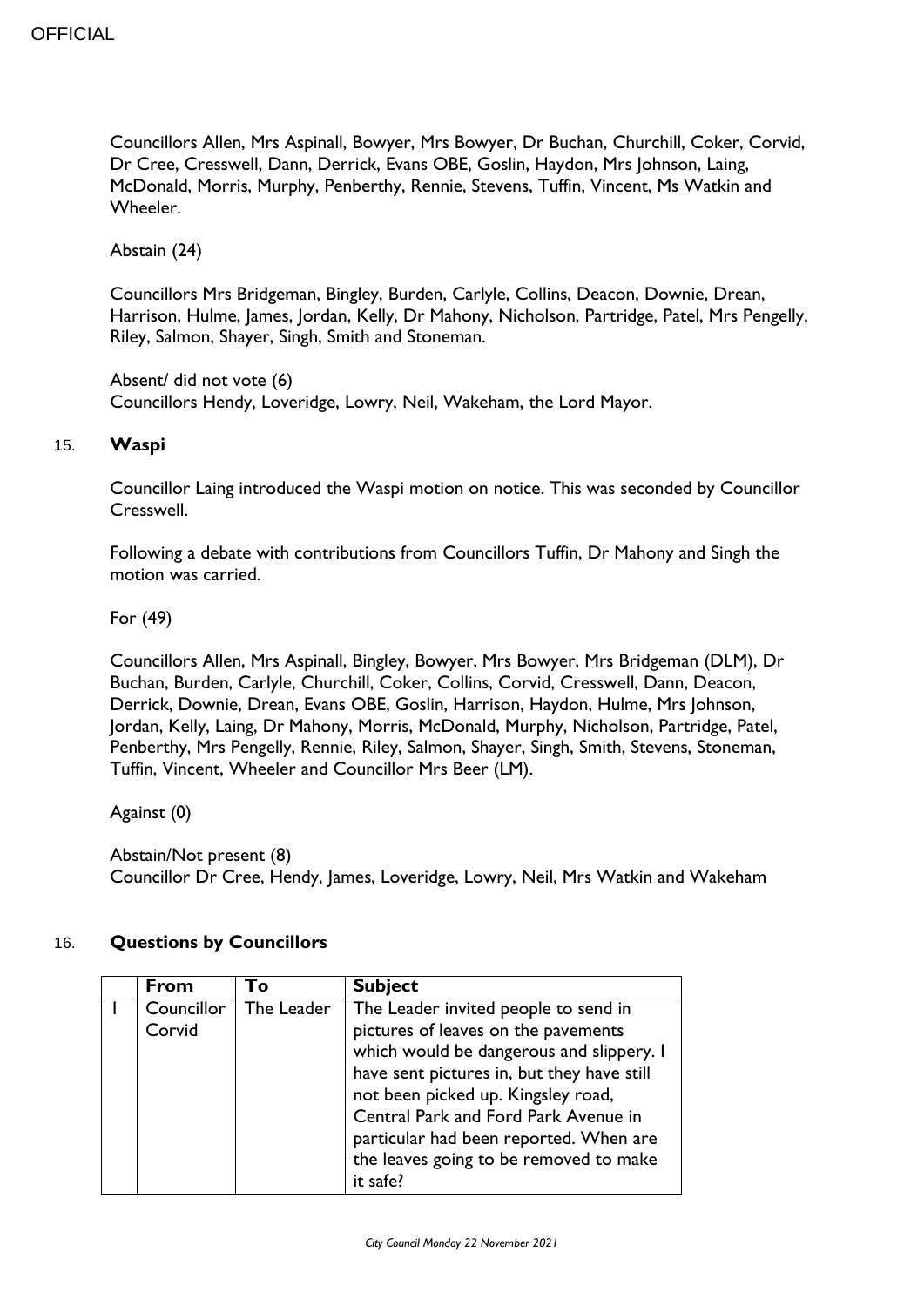|                | Response: Leaves would be picked up in line with normal casework. I<br>had forwarded on your email to the councillor casework team and it<br>was stated they could be swept as soon as possible.                                                                                                                                                |                      |                                                                                                                                                                                                                                                                                                                                                                                                |
|----------------|-------------------------------------------------------------------------------------------------------------------------------------------------------------------------------------------------------------------------------------------------------------------------------------------------------------------------------------------------|----------------------|------------------------------------------------------------------------------------------------------------------------------------------------------------------------------------------------------------------------------------------------------------------------------------------------------------------------------------------------------------------------------------------------|
|                | Supplementary: There had been an increase in the area of people<br>being injured, can the leader reassure us that this would be<br>addressed as a priority.                                                                                                                                                                                     |                      |                                                                                                                                                                                                                                                                                                                                                                                                |
|                |                                                                                                                                                                                                                                                                                                                                                 |                      | Leader: The Facebook post that I created asking for people to<br>contact me was aimed at Compton ward residents, however the post<br>went on to say, or contact Plymouth city council directly.                                                                                                                                                                                                |
| $\overline{2}$ | Councillor<br>Patel                                                                                                                                                                                                                                                                                                                             | Councillor<br>Drean  | I am pleased to report that flood sites<br>within my ward have been resolved or<br>are in the process of being resolved.<br>Some sites have been flooded for many<br>years and people are frustrated with the<br>lack of long term positive action.                                                                                                                                            |
|                |                                                                                                                                                                                                                                                                                                                                                 |                      | I myself have reported one site within my<br>ward three times in a month and was told<br>three times it had been fixed, only for it<br>to flood next time it rained.                                                                                                                                                                                                                           |
|                |                                                                                                                                                                                                                                                                                                                                                 |                      | Can I ask for a process to be put in place<br>for a robust monitoring plan so that areas<br>consistently reported are looked at in<br>greater detail?                                                                                                                                                                                                                                          |
|                | Response: Councillor Drean requested further details of that<br>particular casework in order to look more in depth at what actions<br>took place. Please provide further detail. Hotspots are regularly<br>checked to see if it is going to be a problem. Councillor Drean will<br>check to see if that particular spot is on the hotspot list. |                      |                                                                                                                                                                                                                                                                                                                                                                                                |
| 3              | Councillor<br>Murphy                                                                                                                                                                                                                                                                                                                            | Councillor<br>Deacon | Once again, I have to question the lack of<br>respect this administration has shown to                                                                                                                                                                                                                                                                                                         |
|                |                                                                                                                                                                                                                                                                                                                                                 |                      | our armed forces community. At the last<br>full Council meeting I asked why the<br>Belvedere Memorial Garden was used as<br>a bar. Why have no poppies been put in<br>place across the city to remember our<br>fallen armed forces servicemen and<br>women? This year would mark the 100 <sup>th</sup><br>anniversary of Royal British Legion and<br>the 80 anniversary of the Plymouth Blitz. |
|                |                                                                                                                                                                                                                                                                                                                                                 |                      | Response: Councillor Deacon requested Councillor Murphy to send                                                                                                                                                                                                                                                                                                                                |
| 4              | Councillor                                                                                                                                                                                                                                                                                                                                      |                      | an email and the points raised would be looked into.                                                                                                                                                                                                                                                                                                                                           |
|                | Derrick                                                                                                                                                                                                                                                                                                                                         | The Leader           | Councillor Rodger Croad had made some<br>highly insensitive comments in his role as<br>Chair of The Devon and Cornwall Police<br>and Crime Panel. Councillor Croad made                                                                                                                                                                                                                        |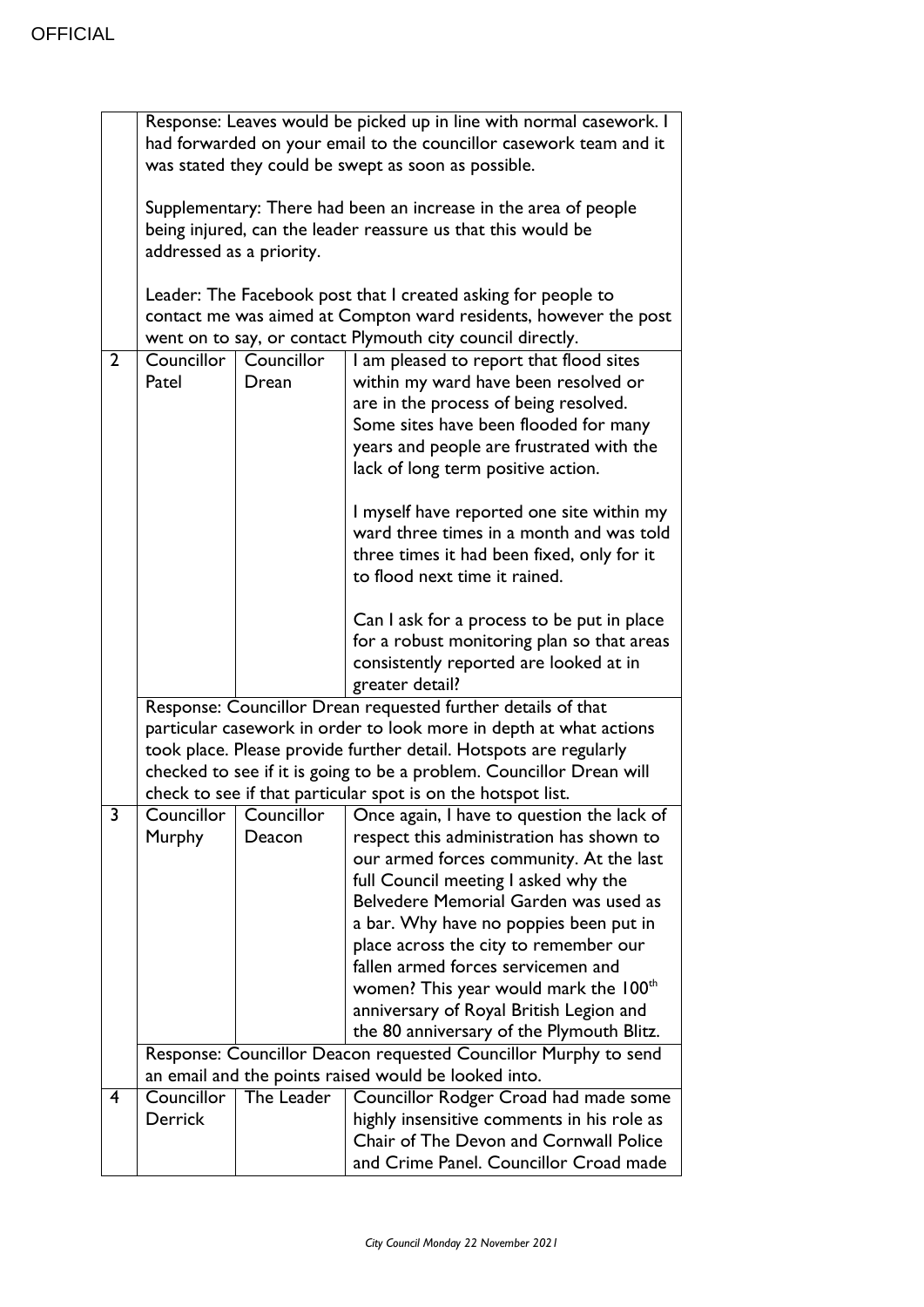|   |                                                                   |                                          | an ill judged comment on the use of<br>firearms in the city. Many people are<br>suffering from this tragedy and I ask if you<br>would stand with the people of Plymouth<br>and call out those remarks as senseless<br>and harmful. I also ask that our<br>representatives on the Panel pass our<br>comments on those remarks to the<br>Chair.                           |
|---|-------------------------------------------------------------------|------------------------------------------|-------------------------------------------------------------------------------------------------------------------------------------------------------------------------------------------------------------------------------------------------------------------------------------------------------------------------------------------------------------------------|
|   | chairs in Plymouth.                                               |                                          | Response: I was made aware of the remarks from Councillor Croad.<br>Councillor Croad is not a part of Plymouth City Council but the<br>remarks he made were made at the Police and Crime Panel which he                                                                                                                                                                 |
|   |                                                                   | and requested him to visit Keyham.       | Councillor Croad has apologised for his comments and MP Luke<br>Pollard has written to Councillor Croad to issue a further apology                                                                                                                                                                                                                                      |
|   |                                                                   |                                          | Councillor Croad's comments were inappropriate and I'm sure<br>Councillor Croad reflected on them and is not proud of them. I<br>suggest to Councillor Derrick that he writes to Councillor Croad to<br>express his dissatisfaction of those comments.                                                                                                                  |
| 5 | Councillor<br>Singh                                               | Councillor<br><b>Riley</b>               | Is there, or would there be a situation<br>where the Council would make a Key or<br>Delegated Decision without it being<br>recorded or published on the website or<br>in writing.                                                                                                                                                                                       |
|   |                                                                   |                                          | Response: Councillor Dr Mahony advised that he would hope not                                                                                                                                                                                                                                                                                                           |
|   |                                                                   | and that Decisions should be publicised. |                                                                                                                                                                                                                                                                                                                                                                         |
|   |                                                                   | website of Plymouth City Council?        | Supplementary: Why was the Key Delegated Decision taken by<br>Councillor Lowry in June 2020 not recorded or published on the                                                                                                                                                                                                                                            |
|   |                                                                   |                                          | Response: Councillor Dr Mahoney advised that he would look into<br>this and get back to Councillor Singh as to why it wasn't published.                                                                                                                                                                                                                                 |
| 6 | Councillor<br>McDonald                                            | Councillor<br>Drean                      | There has been a problem with lampposts<br>in the St Peter and Waterfront, Efford<br>and Devonport wards in that they are not<br>lit at night. There is the issue of women<br>walking alone at night and people with<br>sensory deficits. I have learned from<br>Councillors Casework that there have<br>been difficulties in receiving parts from<br>Lisbon and China. |
|   |                                                                   |                                          | Response: Councillor Drean advised that out of 30,000 lamp columns<br>across the city, around 190 are out of service. Spares have been an                                                                                                                                                                                                                               |
|   | issue but an added problem as been that some of the newer columns |                                          |                                                                                                                                                                                                                                                                                                                                                                         |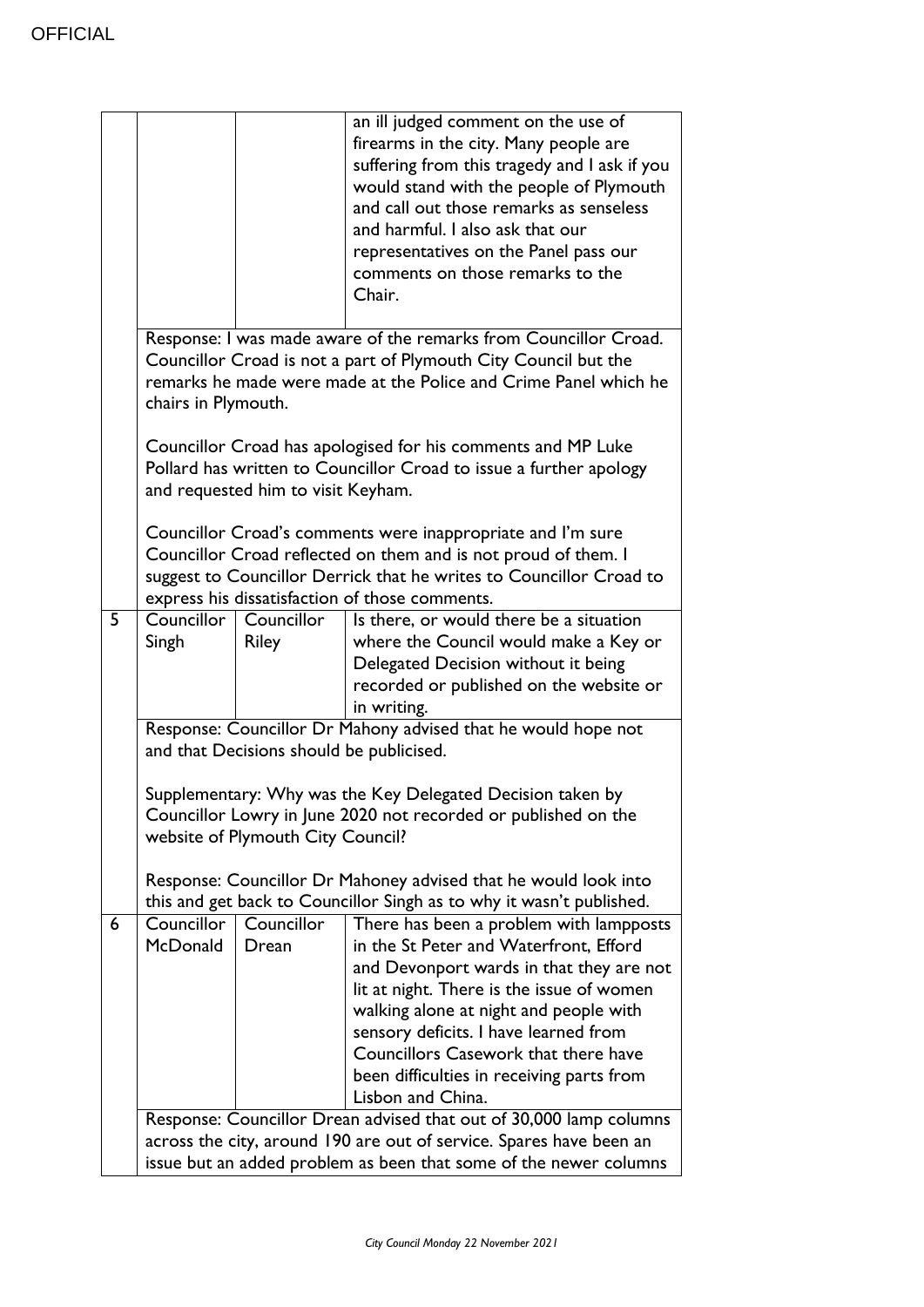|   | purchased have had a fault, these have been returned under<br>guarantee.                                                                                                                                                                                                           |                                             |                                                                                                                                                                                                                                               |
|---|------------------------------------------------------------------------------------------------------------------------------------------------------------------------------------------------------------------------------------------------------------------------------------|---------------------------------------------|-----------------------------------------------------------------------------------------------------------------------------------------------------------------------------------------------------------------------------------------------|
|   | Plymouth City Council has been looking for spares in the UK and this<br>is where supply problems have been brought to light. Where spares<br>have been provided from the industry we have been looking to get<br>things back online.                                               |                                             |                                                                                                                                                                                                                                               |
|   |                                                                                                                                                                                                                                                                                    |                                             | The team have prioritised a safety list to get those areas lit as a<br>matter of urgency for the safety of residents.                                                                                                                         |
|   | Supplementary: Councillor McDonald requested that wards which<br>have low car ownership be prioritised as well.                                                                                                                                                                    |                                             |                                                                                                                                                                                                                                               |
|   | Response: Councillor Drean advised that this would be prioritised<br>and if the casework team are not aware, was happy to have a<br>discussion with Councillor McDonald to receive the details of the<br>problem areas within her ward.                                            |                                             |                                                                                                                                                                                                                                               |
| 7 | Councillor<br>Collins                                                                                                                                                                                                                                                              | Councillor<br>Mrs Maddi<br><b>Bridgeman</b> | Councillor Collins passed on appreciation<br>to the Street Services team and thought<br>that the recent video in which it showed<br>the Street Services team having fun,<br>showing residents what they do as part of<br>their role was good. |
|   | Councillor Mrs Maddi Bridgeman advised that Councillor Collins<br>comments would be passed onto the Street Services team.                                                                                                                                                          |                                             |                                                                                                                                                                                                                                               |
| 8 | Councillor<br>Haydon                                                                                                                                                                                                                                                               | Councillor<br>Deacon                        | Councillor Haydon requested the average<br>waiting times for November 2020 and<br>November 2021 for the contact centre.                                                                                                                       |
|   | Councillor Deacon advised that the average waiting times for<br>November 2020 were on average 10 minutes. November 2021 data<br>had not been fully assessed.                                                                                                                       |                                             |                                                                                                                                                                                                                                               |
|   | Supplementary: Councillor Haydon advised Councillor Deacon that<br>the average waiting time had been 2 minutes 13 seconds and for<br>November 2021 the average waiting time had been 2 minutes 24<br>seconds.<br>Councillor Haydon advised Councillor Deacon that whilst helping a |                                             |                                                                                                                                                                                                                                               |
|   | resident of her ward in St Budeaux Library, had waited 58 minutes on<br>15 <sup>th</sup> November 2021, is this acceptable?                                                                                                                                                        |                                             |                                                                                                                                                                                                                                               |
|   | Councillor Deacon advised that this was not acceptable and stated<br>that the previous administration cut the customer services<br>department as well as the library service.                                                                                                      |                                             |                                                                                                                                                                                                                                               |
| 9 | Councillor<br>Pat Patel                                                                                                                                                                                                                                                            | Councillor<br>Deacon                        | Libraries play an important part of the<br>lives of many residents. During lockdown<br>the suspension of the service had been                                                                                                                 |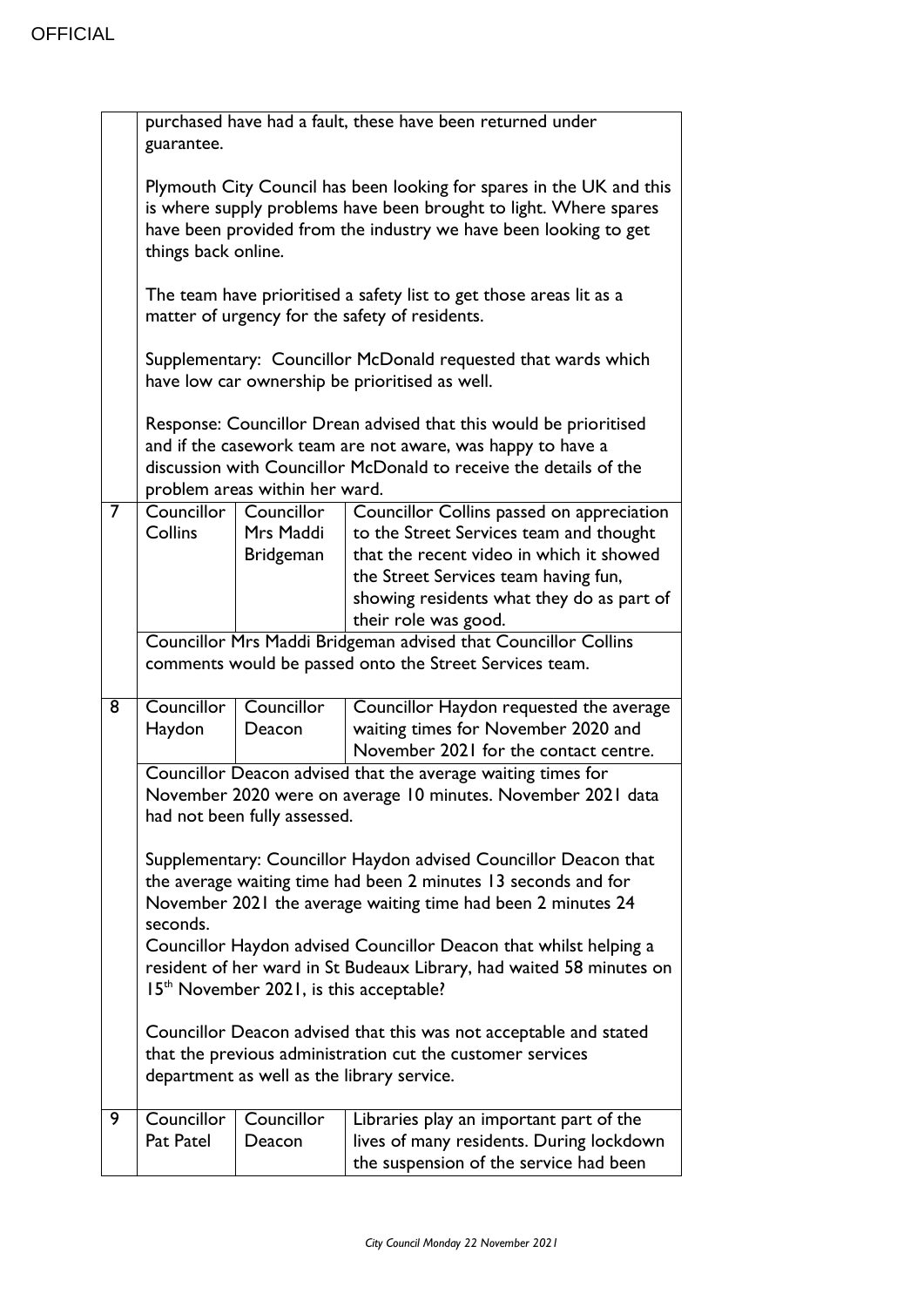|                 |                                                                                                                                                                                                                                                                                                                                                                                                                                                                                                                                                                                                     |                                                     | hard felt by all and since the ending of<br>restrictions I expected a short delay of<br>things to return to normal. Can you<br>advise me of when our library service will<br>return in full?                                                                            |
|-----------------|-----------------------------------------------------------------------------------------------------------------------------------------------------------------------------------------------------------------------------------------------------------------------------------------------------------------------------------------------------------------------------------------------------------------------------------------------------------------------------------------------------------------------------------------------------------------------------------------------------|-----------------------------------------------------|-------------------------------------------------------------------------------------------------------------------------------------------------------------------------------------------------------------------------------------------------------------------------|
|                 | Since we have reached step four of the government roadmap, the<br>library service have targeted resources to maximise the number of<br>days and hours that library services are open. Libraries will open at<br>the maximum that resources allow us to do. At present the service is<br>able to open between five and seven libraries every day Monday to<br>Friday, with six open on Saturdays. The previous administration,<br>through their redundancy scheme allowed our library staffing levels<br>to fall to such a level that the current administration cannot open the<br>libraries fully. |                                                     |                                                                                                                                                                                                                                                                         |
|                 | service?<br>services.                                                                                                                                                                                                                                                                                                                                                                                                                                                                                                                                                                               |                                                     | Supplementary: When can we expect the libraries to open at full<br>Response: As soon as we can possibly do so, but we are struggling<br>with Labours policy of reducing funding for the Customer and library                                                            |
| $\overline{10}$ | Councillor<br><b>Murphy</b>                                                                                                                                                                                                                                                                                                                                                                                                                                                                                                                                                                         | Councillor<br>Drean<br>the team will out and do it. | Can you tell me what the policy is for re-<br>lining disabled parking bays?<br>Response: Councillor Drean advised that when the team are notified,                                                                                                                      |
|                 | Supplementary: Councillor Murphy advised that she had received an<br>email from the department stating that Plymouth City Council do not<br>re-line disabled parking bays and this is up to the grantee.<br>Response: Councillor Drean requested the details to be forwarded                                                                                                                                                                                                                                                                                                                        |                                                     |                                                                                                                                                                                                                                                                         |
| п               | Councillor<br>Coker                                                                                                                                                                                                                                                                                                                                                                                                                                                                                                                                                                                 | Councillor<br>Drean                                 | to him and he will investigate and will get back to Councillor Murphy.<br>One of the fundamentals to the public bus<br>service is the real time information, do<br>you have a percentage of buses running<br>on time? During the Labour<br>administration this was 91%. |
|                 | Response: Councillor Drean advised that he does not have the figure<br>at present as there had been a problem with the system. There had<br>also been a lot of people that have advised that a bus has not arrived<br>when it has been on the schedule board.                                                                                                                                                                                                                                                                                                                                       |                                                     |                                                                                                                                                                                                                                                                         |
|                 | The team believe they have found where the issues are and are being<br>addressed at the moment. Councillor Drean will provide Councillor<br>Coker with the details he has requested when they are available.                                                                                                                                                                                                                                                                                                                                                                                        |                                                     |                                                                                                                                                                                                                                                                         |
|                 |                                                                                                                                                                                                                                                                                                                                                                                                                                                                                                                                                                                                     |                                                     | Supplementary: Councillor Coker had repeatedly reported issues<br>with this problem. Councillor Coker advised that we have control<br>over what is going on in real time, do we have any plans to utilise this                                                          |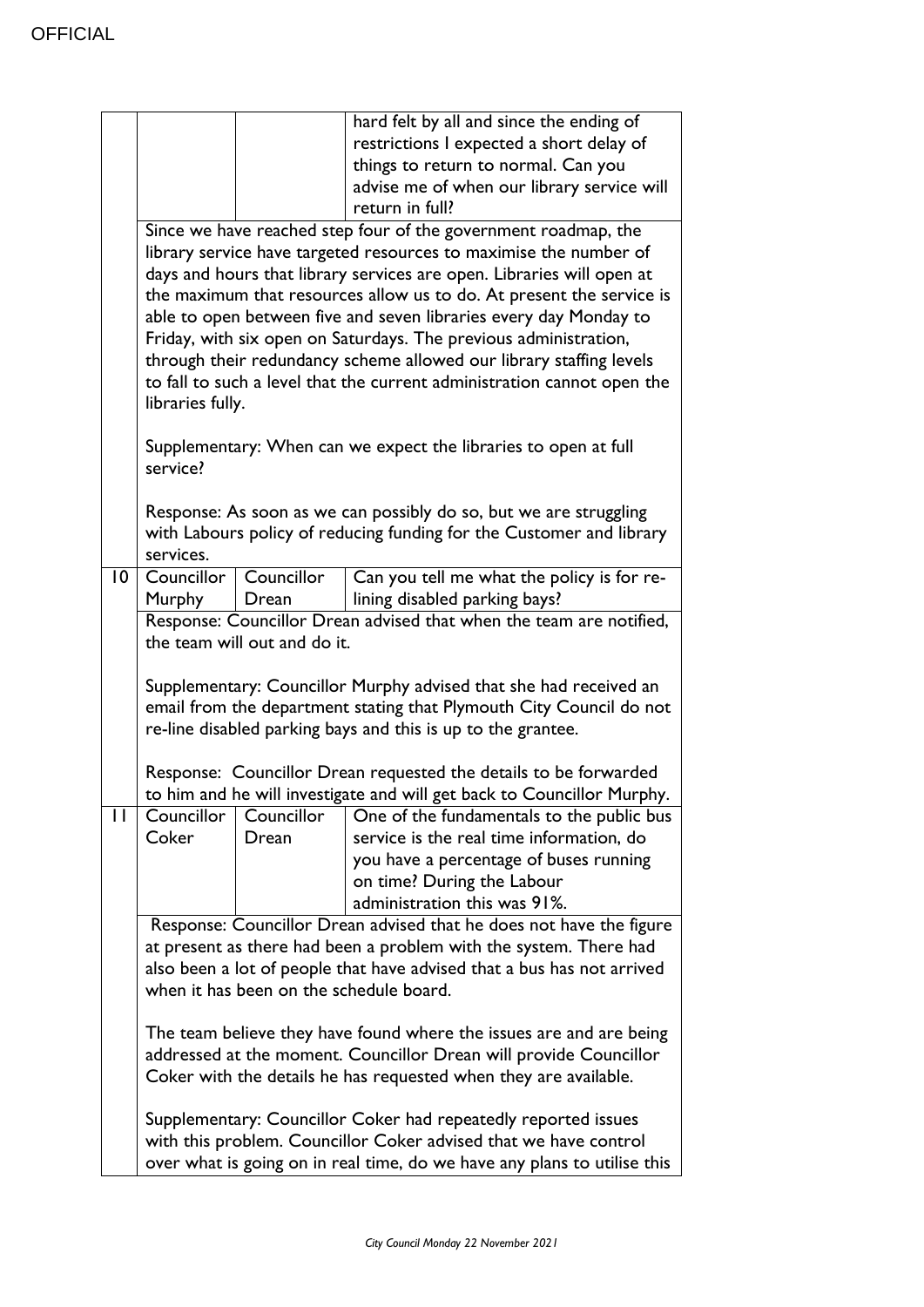|                 | for the benefit of the travelling public as we did through COVID. |                                          |                                                                                      |
|-----------------|-------------------------------------------------------------------|------------------------------------------|--------------------------------------------------------------------------------------|
|                 | Response: Councillor Drean advised that arrangements had been     |                                          |                                                                                      |
|                 |                                                                   |                                          | arranged with Plymouth Citybus with work still on-going.                             |
| $\overline{12}$ | Councillor                                                        | Councillor                               | I had been given the role by the Leader                                              |
|                 | Singh                                                             | Mrs Vivien                               | for the Equalities Working Group. Would                                              |
|                 |                                                                   | Pengelly                                 | Councillor Mrs Pengelly agree that more                                              |
|                 |                                                                   |                                          | work has been done in the last few                                                   |
|                 |                                                                   |                                          | meetings to bring the diverse populations<br>of Plymouth together, including all the |
|                 |                                                                   |                                          | initiatives put forward by myself as the                                             |
|                 |                                                                   |                                          | Chair in making Plymouth a 'warm and                                                 |
|                 |                                                                   |                                          | welcoming' City for everybody to enjoy?                                              |
|                 |                                                                   |                                          | Response: Councillor Mrs Pengelly has done a tremendous amount of                    |
|                 |                                                                   |                                          | work since we had started. The Group started off with Plymouth                       |
|                 |                                                                   |                                          | Argyles Policy on Equality and Diversity and they had spent two years                |
|                 |                                                                   |                                          | working on the policy. It has been encouraged that all sports clubs                  |
|                 |                                                                   |                                          | within Plymouth have the same sort of policy. A sports conference                    |
|                 |                                                                   |                                          | has been organised for February, all sports clubs within Plymouth had                |
|                 |                                                                   |                                          | been invited to attend a whole day event.                                            |
|                 |                                                                   |                                          | Supplementary: Given the upcoming local election in May, will this                   |
|                 |                                                                   |                                          | equality working group be a priority for the Council and the                         |
|                 | administration?                                                   |                                          |                                                                                      |
|                 |                                                                   |                                          |                                                                                      |
|                 |                                                                   |                                          | Response: I will promote that there is a lot of good work going on in                |
|                 |                                                                   |                                          | these working parties and I appreciate all members that sit on these                 |
|                 |                                                                   | parties as we all work extremely hard.   |                                                                                      |
| $\overline{13}$ | Councillor                                                        | Councillor                               | Would you reconsider the cost of bulky                                               |
|                 | Tuffin                                                            | Mrs Maddi                                | waste items in view of government's                                                  |
|                 |                                                                   | <b>Bridgeman</b>                         | reduction of COVID uplift and people                                                 |
|                 |                                                                   |                                          | losing £20 a week. Would there be a                                                  |
|                 |                                                                   |                                          | concession for people on benefits?                                                   |
|                 |                                                                   |                                          | Plymouth City Council have recently changed the policy and there                     |
|                 |                                                                   |                                          | are special dispensations for certain people on certain benefits.                    |
|                 |                                                                   | provide a response to Councillor Tuffin. | Councillor Mrs Bridgeman would look into the dispensation and                        |
|                 |                                                                   |                                          |                                                                                      |
| 4               | Councillor                                                        | Councillor                               | Misinformation has been spread that                                                  |
|                 | Collins                                                           | <b>Mrs</b>                               | certain chemicals are being used on all                                              |
|                 |                                                                   | <b>Bridgeman</b>                         | types of weeds. Can you clarify that?                                                |
|                 |                                                                   |                                          | Plymouth City Council does not spray randomly and we are trialling a                 |
|                 |                                                                   |                                          | new foam. Plymouth City Council does have a legal requirement to                     |
|                 |                                                                   |                                          | remove Japanese Knotweed and at present glyphosate-based                             |
|                 | sprays.                                                           |                                          | herbicides is the only chemical able to get rid of this after several                |
| 15              | Councillor                                                        | Councillor                               | Can you tell me how many members of                                                  |
|                 | Haydon                                                            | Deacon                                   | staff were employed in the Contact                                                   |
|                 |                                                                   |                                          |                                                                                      |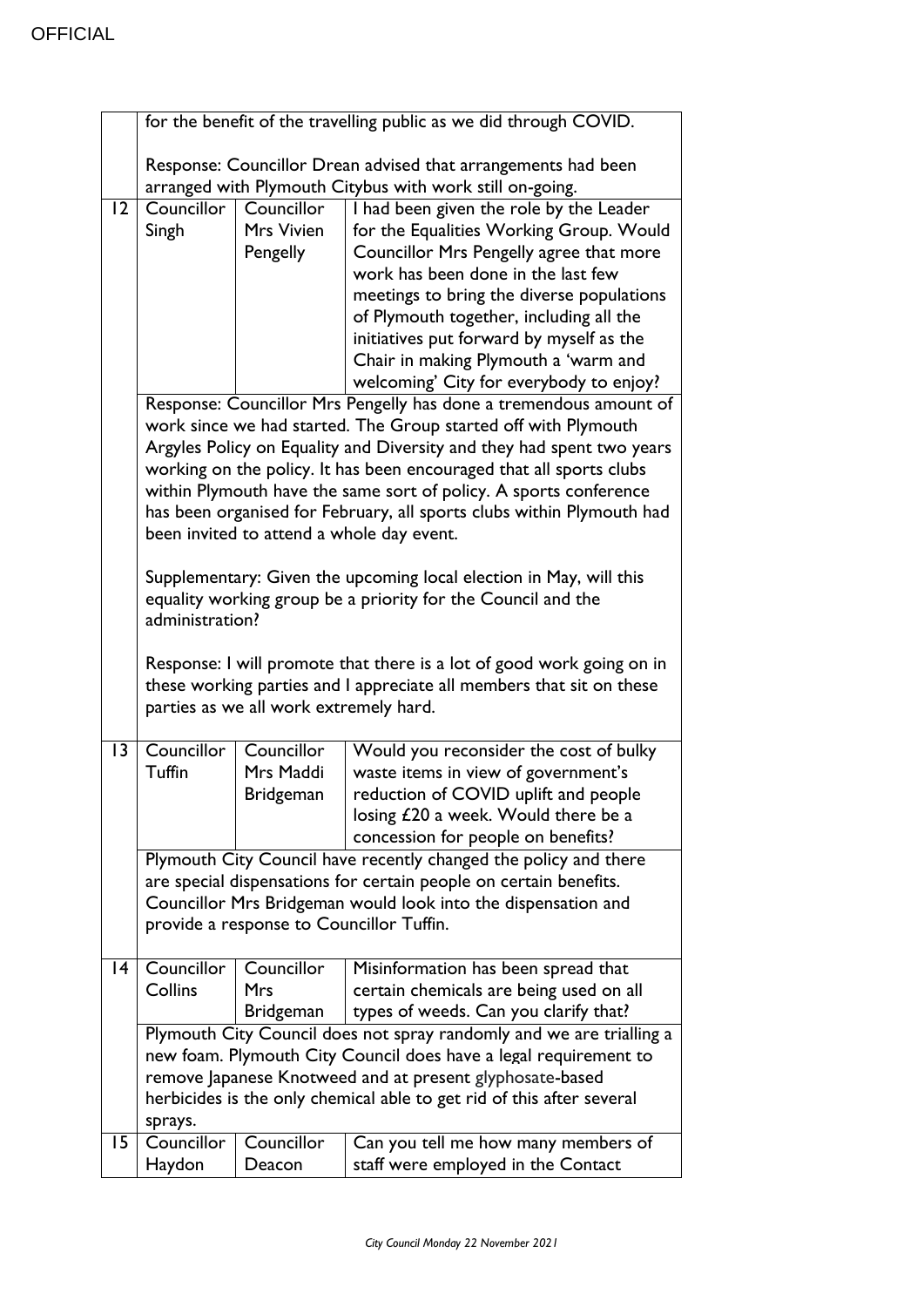|                 |                                                                                                                                                                                                                                                                                                                                          |                            | Centre in November 2020 and how many<br>are now employed under the                                                                    |  |
|-----------------|------------------------------------------------------------------------------------------------------------------------------------------------------------------------------------------------------------------------------------------------------------------------------------------------------------------------------------------|----------------------------|---------------------------------------------------------------------------------------------------------------------------------------|--|
|                 |                                                                                                                                                                                                                                                                                                                                          |                            | Conservative administration?                                                                                                          |  |
|                 | Response: Councillor Deacon advised that he does not have the<br>figures but that Labour had cut the budget and made some staff<br>redundant.                                                                                                                                                                                            |                            |                                                                                                                                       |  |
|                 | Supplement: In November 2020 we had 21 members of staff in the<br>Contact Centre and under a Conservative controlled administration<br>this had lowered to 18. Would you agree with me Councillor<br>Deacon, that it is the Conservative administration that is cutting the<br>service and not the Labour administration?                |                            |                                                                                                                                       |  |
|                 | going up.                                                                                                                                                                                                                                                                                                                                |                            | Response: Councillor Deacon advised that we are working under a<br>Labour budget and this is why customer service waiting times are   |  |
| $\overline{16}$ | Councillor<br>Mrs Mary<br>Aspinall                                                                                                                                                                                                                                                                                                       | Councillor<br><b>Riley</b> | How many private hire and Hackney<br>Carriage licenses have been handed back?                                                         |  |
|                 | Response: In 2019 there were 1200 cabs in the city with around 360<br>Hackney Carriages. At present there are around 909 in total with<br>309 being Hackney carriages and the rest private hire. Councillor<br>Riley would need to look into more detail with regards to the figures<br>of licenses held and those actually on the road. |                            |                                                                                                                                       |  |
|                 | Supplementary: What is Plymouth City Council doing to increase<br>those numbers again considering the night time economy and public<br>safety. Can you clarify if we are reducing the number of people that<br>can go through to sit their relevant exams to become a taxi driver<br>because of COVID lessons?                           |                            |                                                                                                                                       |  |
|                 | Response: Councillor Riley acknowledged the supplementary and<br>expressed concern in relation to the night-time economy and this has<br>been impacted due to a shortage of taxi's.                                                                                                                                                      |                            |                                                                                                                                       |  |
|                 | This Council has progressed the Taxi Licensing policy which seeks to<br>remove the cap on licenses and introducing a livery system to install<br>pride. It was also recognised that the taxi shortage is a national<br>situation.                                                                                                        |                            |                                                                                                                                       |  |
| $\overline{17}$ | Councillor<br>Stoneman                                                                                                                                                                                                                                                                                                                   | Councillor<br>Deacon       | Following the one stop closure to<br>residents during COVID, when will this<br>service be open again for residents to<br>use?         |  |
|                 | to January.                                                                                                                                                                                                                                                                                                                              |                            | Response: Plymouth City Council would be trialling the service<br>reopening at central library over a period of 8 weeks from December |  |

End time – 20.14pm